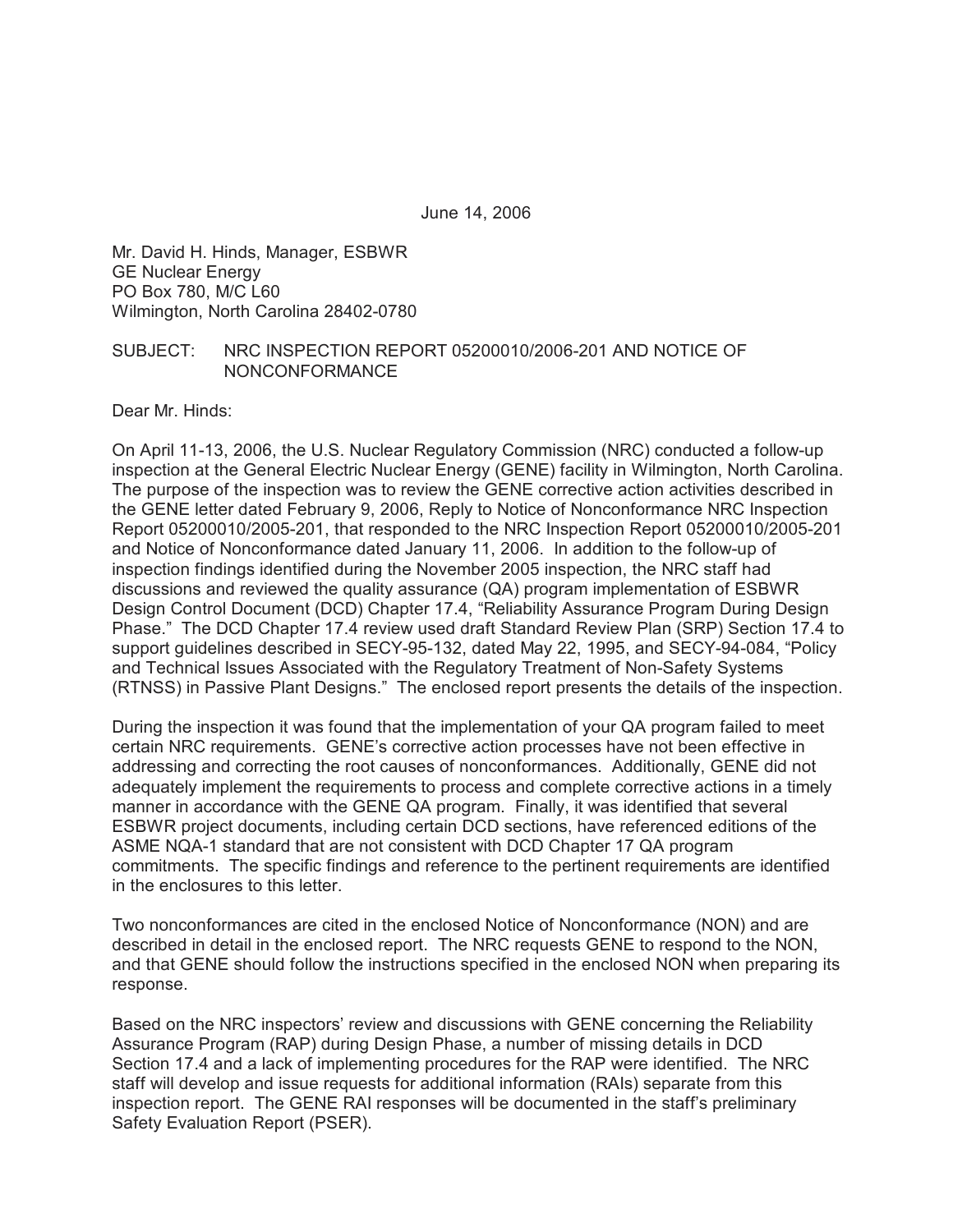D. Hinds - 2 -

In accordance with Title 10 of the *Code of Federal Regulations* (10 CFR) Section 2.390, "Public Inspections, Exemptions, Requests for Withholding," of 10 CFR Part 2, "Rules of Practice for Domestic Licensing Proceedings and Issuance of Orders," a copy of this letter, its enclosures, and your response will be made available electronically for public inspection in the NRC Public Document Room (PDR) or from the NRC's document system (ADAMS), accessible from the NRC Web site at http://www.nrc.gov/reading-rm/adams.html.

Sincerely,

# */RA J. Calvo for:/*

David B. Matthews, Director Division of New Reactor Licensing Office of Nuclear Reactor Regulation

Enclosures: 1. Notice of Nonconformance

2. Inspection Report 05200010/2006-201

Docket No. 52-010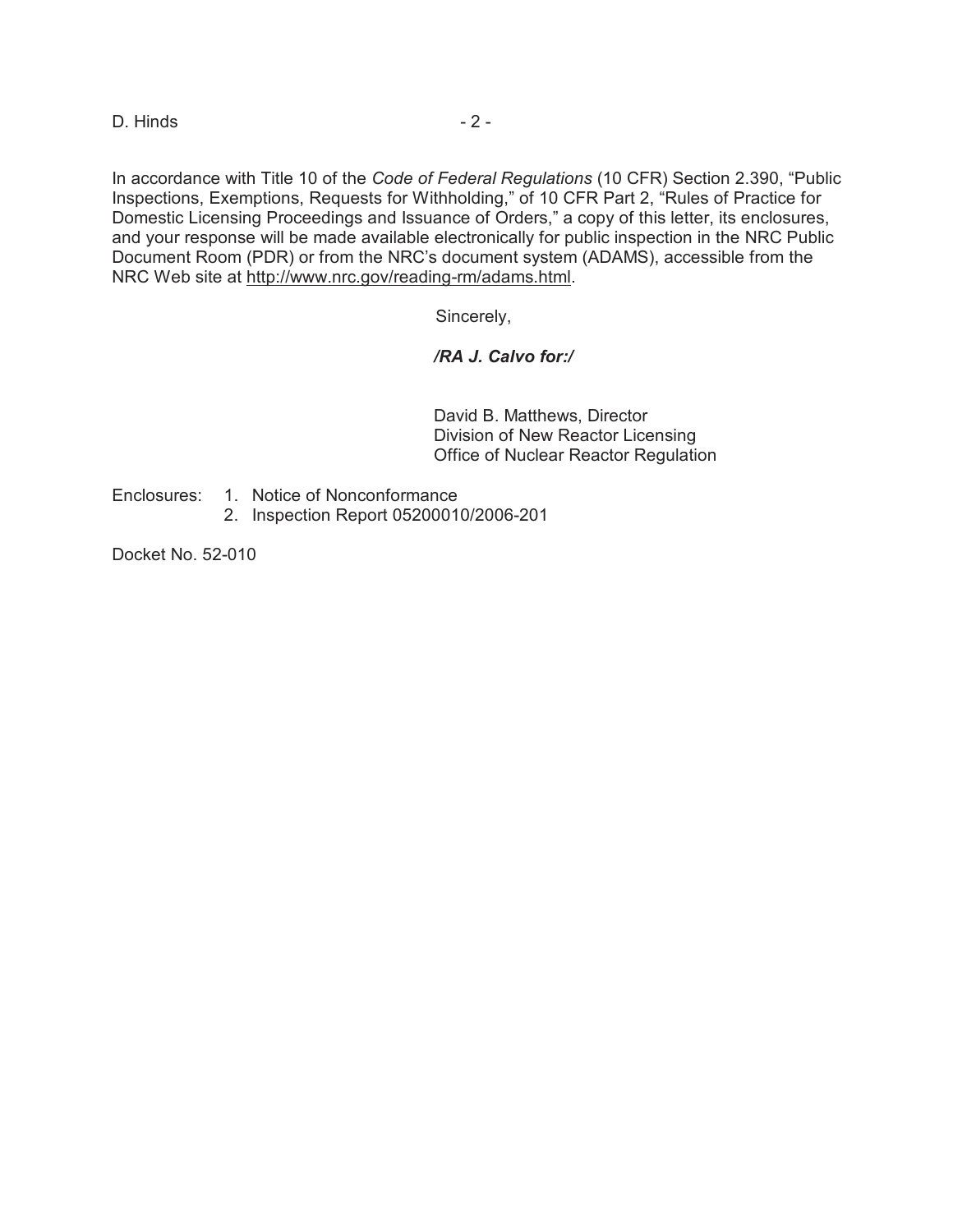D. Hinds -2-

In accordance with Title 10 of the *Code of Federal Regulations* (10 CFR) Section 2.390, "Public Inspections, Exemptions, Requests for Withholding," of 10 CFR Part 2, "Rules of Practice for Domestic Licensing Proceedings and Issuance of Orders," a copy of this letter, its enclosures, and your response will be made available electronically for public inspection in the NRC Public Document Room (PDR) or from the NRC's document system (ADAMS), accessible from the NRC Web site at http://www.nrc.gov/reading-rm/adams.html.

Sincerely,

# */RA J. Calvo for:/*

David B. Matthews, Director Division of New Reactor Licensing Office of Nuclear Reactor Regulation

Enclosures: 1. Notice of Nonconformance

2. Inspection Report 05200010/2006-201

Docket No. 52-010

DISTRIBUTION:

Hard Copy NRBA R/F **ACubbage** LRossbach **LQuinones MBarillas** 

E-Mail

| RidsNRRDE (MMayfield, Glmbro)    | RMcIntyre         | <b>LQuinones</b>    |
|----------------------------------|-------------------|---------------------|
| RidsNRRDNRL (DMatthews, WBecker) | KKavanagh         | MCullingford        |
| RidsNRRDNRLNESB (ACubbage)       | <b>DThatcher</b>  | JDanna              |
| <b>RidsACRSMailCenter</b>        | <b>PFPrescott</b> | <b>MCullingford</b> |
| <b>RidsOGCMailCenter</b>         | <b>HLe</b>        |                     |
| RidsNRRDEEQVB (DThatcher)        | <b>MBarillas</b>  |                     |
| RidsNRRDEEQVA (DThatcher)        | LRossbach         |                     |
| NRC Docket File #05200010        | <b>PUBLIC</b>     |                     |
|                                  |                   |                     |

| ADAMS Accession No. ML061590328 |  | *Concurred by memorandum ML061390065 |
|---------------------------------|--|--------------------------------------|
|---------------------------------|--|--------------------------------------|

|               | <b>OFFICE NRBA/PM</b> | NRBA/BC(A) | $DE/D^*$               | DNRL/D                  |
|---------------|-----------------------|------------|------------------------|-------------------------|
| <b>I</b> NAME | MBarillas             | ACubbage   | MMayfield              | DMatthews-J. Calvo for: |
| II DATE       | 06/09/2006            | 06/12/2006 | 05/17/2006  06/14/2006 |                         |

OFFICIAL RECORD COPY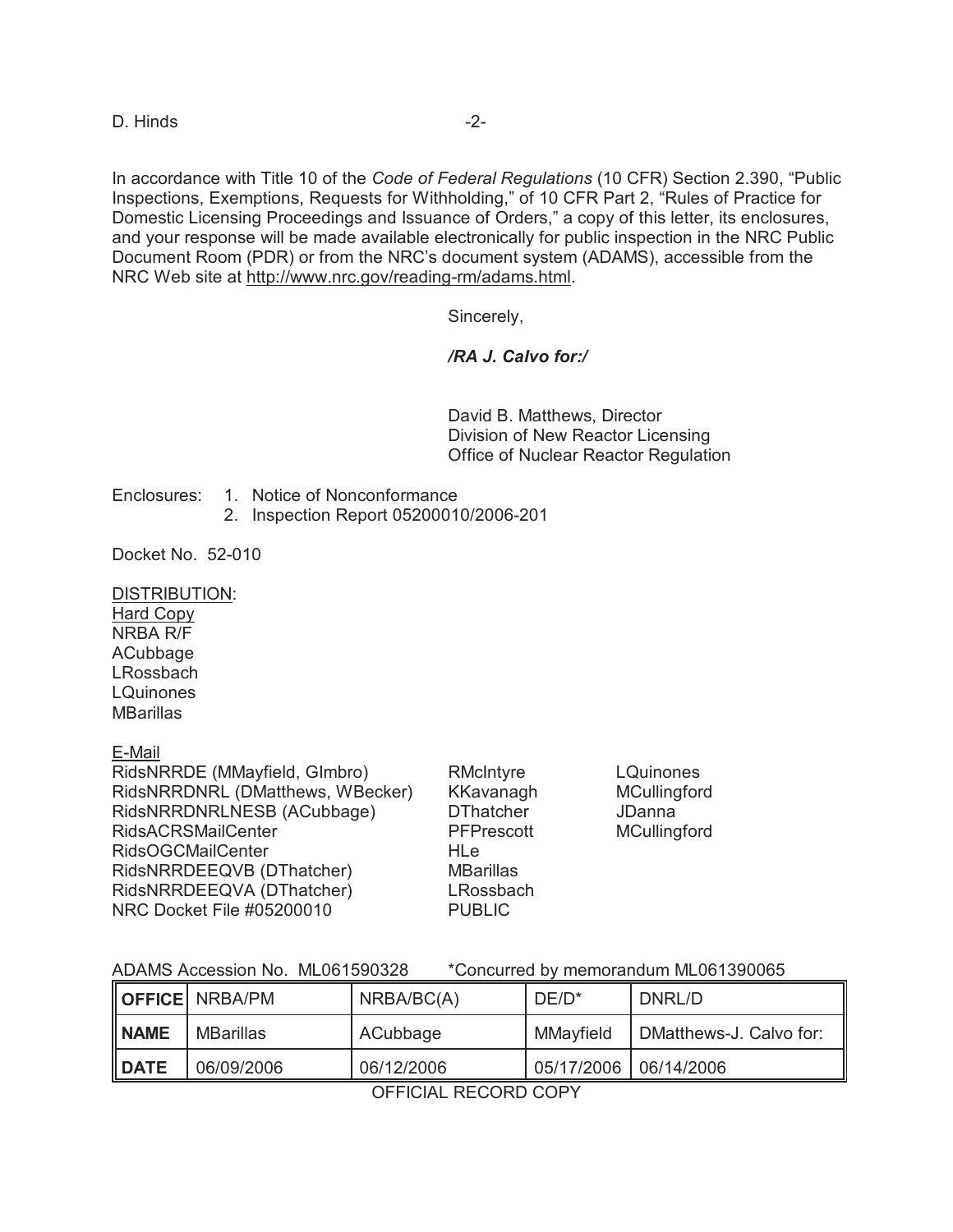cc:

Mr. David H. Hinds, Manager ESBWR P.O. Box 780, M/C L60 Wilmington, NC 28402-0780

Mr. George B. Stramback Manager, Regulatory Services GE Nuclear Energy 1989 Little Orchard Street, M/C 747 San Jose, CA 95125

Mr. David Lochbaum, Nuclear Safety Engineer Union of Concerned Scientists 1707 H Street, NW., Suite 600 Washington, DC 20006-3919

Mr. Paul Gunter Nuclear Information & Resource Service 1424 16th Street, NW, Suite 404 Washington, DC 20036

Mr. James Riccio Greenpeace 702 H Street, Suite 300 Washington, DC 20001

Mr. Adrian Heymer Nuclear Energy Institute Suite 400 1776 I Street, NW Washington, DC 20006-3708

Mr. Paul Leventhal Nuclear Control Institute 1000 Connecticut Avenue, NW Suite 410 Washington, DC 20036

Mr. Ron Simard 6170 Masters Club Drive Suwanne, GA 30024

Mr. Brendan Hoffman Research Associate on Nuclear Energy and Environmental Program 215 Pennsylvania Avenue, SE Washington, DC 20003

Ms. Patricia Campbell Morgan, Lewis & Bockius, LLP 1111 Pennsylvania Avenue, NW Washington, DC 20004

Mr. Glenn H. Archinoff AECL Technologies 481 North Frederick Avenue Suite 405 Gaithersburg, MD. 20877

Mr. Gary Wright, Director Division of Nuclear Facility Safety Illinois Emergency Management Agency 1035 Outer Park Drive Springfield, IL 62704

Mr. Charles Brinkman Westinghouse Electric Co. Washington Operations 12300 Twinbrook Pkwy., Suite 330 Rockville, MD 20852

Mr. Ronald P. Vijuk Manager of Passive Plant Engineering AP1000 Project Westinghouse Electric Company P. O. Box 355 Pittsburgh, PA 15230-0355

Mr. Ed Wallace, General Manager **Projects** PBMR Pty LTD PO Box 9396 Centurion 0046 Republic of South Africa

Mr. Russell Bell Nuclear Energy Institute Suite 400 1776 I Street, NW Washington, DC 20006-3708

Mr. Jerald S. Holm Framatome ANP, Inc. 3315 Old Forest Road P.O. Box 10935 Lynchburg, VA 24506-0935

Ms. Kathryn Sutton, Esq. Morgan, Lewis & Bockius, LLP 1111 Pennsylvania Avenue, NW Washington, DC 20004

Mr. Robert E. Sweeney IBEX ESI 4641 Montgomery Avenue Suite 350 Bethesda, MD 20814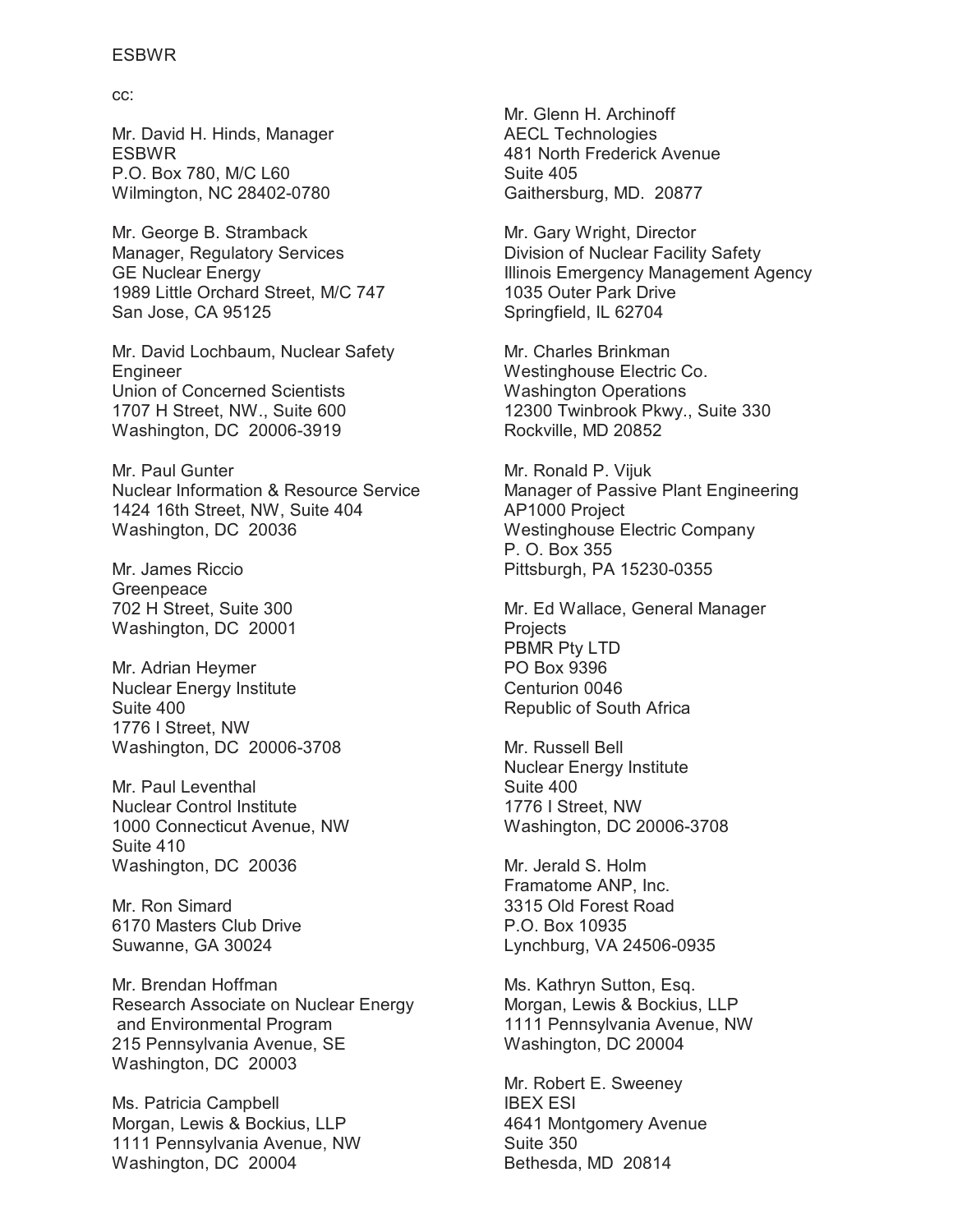Mr. Eugene S. Grecheck Vice President, Nuclear Support Services Dominion Energy, Inc. 5000 Dominion Blvd. Glen Allen, VA 23060

Mr. George A. Zinke Manager, Project Management Nuclear Business Development Entergy Nuclear, M-ECH-683 1340 Echelon Parkway Jackson, MS 39213

E-Mail: tom.miller@hq.doe.gov or tom.miller@ nuclear.energy.gov mwetterhahn@winston.com whorin@winston.com gcesare@enercon.com jerald.holm@framatome-anp.com eddie.grant@exeloncorp.com joseph\_hegner@dom.com steven.hucik@ge.com david.hinds@ge.com chris.maslak@ge.com james1beard@ge.com louis.quintana@gene.ge.com wayne.massie@ge.com kathy.sedney@ge.com george.stramback@gene.ge.com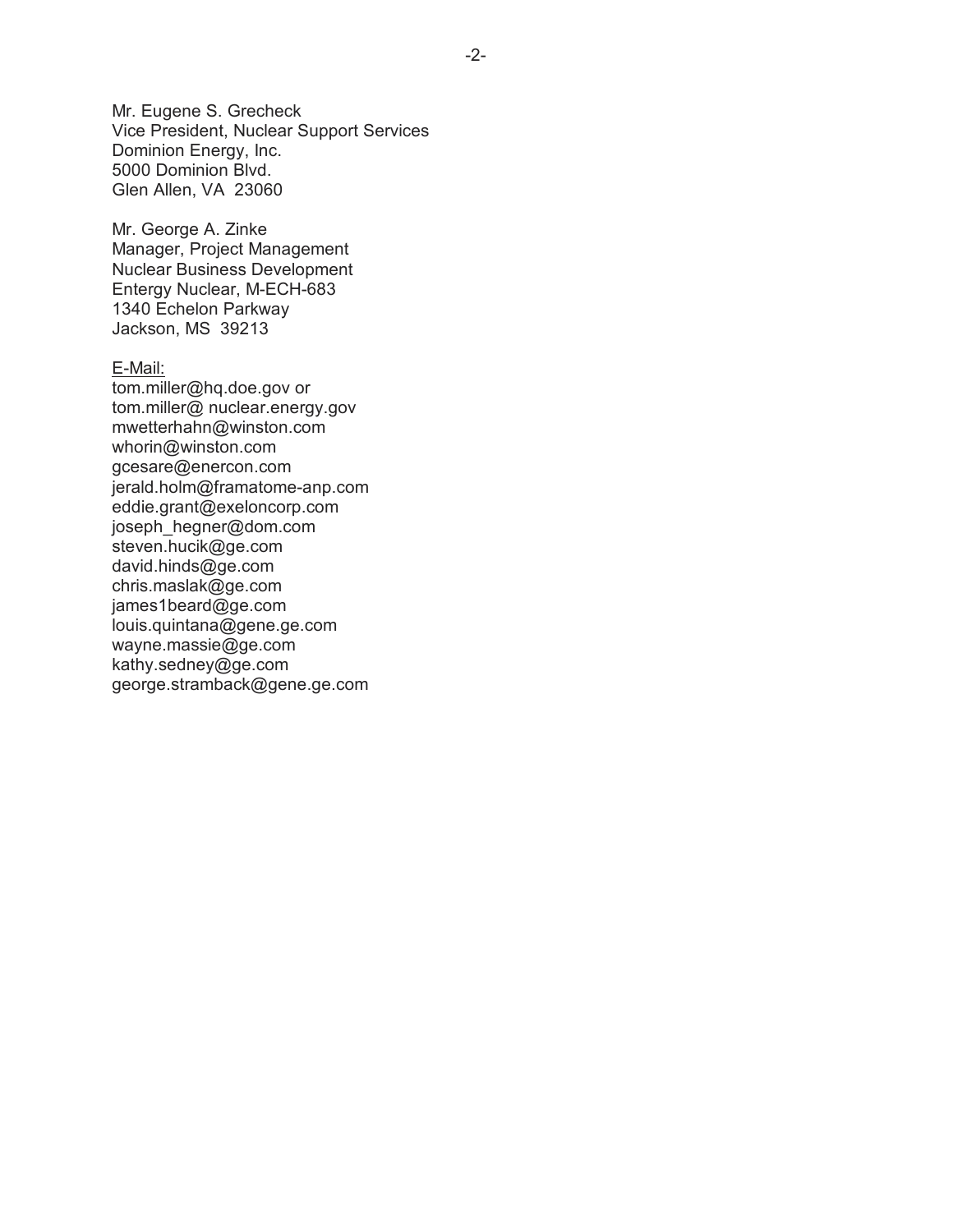# NOTICE OF NONCONFORMANCE

General Electric Nuclear Energy North Charles Control Docket Number 05200010 Wilmington, North Carolina **Inspection Report Number 2006-201** 

Based on the results of a Nuclear Regulatory Commission (NRC) inspection conducted April 11-13, 2006, of activities supporting General Electric Nuclear Energy's (GENE's) design certification for the economic simplified boiling water reactor (ESBWR), it appears that certain activities were not conducted in accordance with NRC requirements.

1. Criterion XVI, "Corrective Action," of 10 CFR Part 50, Appendix B, states, in part, that measures shall be established to assure that conditions adverse to quality, such as failures, malfunctions, deficiencies, deviations, defective material and equipment, and nonconformances are promptly identified and corrected. The identification of the significant condition adverse to quality, the cause of the condition, and the corrective action taken shall be documented and reported to appropriate levels of management.

GENE Policy and Procedure (P&P) 70-11, "Quality Policy and Quality System Requirements," dated January 4, 2005, Section 8.15, describes the general requirements for implementation of a corrective action process including: (1) identification of the potential deficiency; (2) determination of the cause; (3) documenting recommended actions to correct deficiency; (4) documenting recommended actions to preclude recurrence; (5) and ensuring proper levels of management are made aware of the deficiency to achieve resolution.

NEDO-11209-04A describes, in part, the general requirements for implementation of a corrective action program. Procedures and practices are established which provide assurance that conditions adverse to quality are promptly identified, documented, and corrected or otherwise handled in accordance with established procedures. Corrective action followup and closeout procedures provide for assuring that corrective action commitments are implemented in a systematic and timely manner.

EOP 75-3.00, Revision 10, "Self-Assessment, Corrective Action, and Audits," dated May 12, 2005, specifies the responsibilities for actions to promptly identify, record and correct conditions adverse to quality and to assure that these conditions do not affect the quality of a product or service.

Contrary to the above, GENE's corrective action process has not been effective at addressing and correcting the root causes of nonconformances. Additionally, GENE did not adequately implement the requirements to process and complete corrective actions in a timely manner in accordance with GENE QA program. This issue is identified as Nonconformance 05200010/2006-201-01.

2. Chapter 17, "Quality Assurance," of the ESBWR Design Control Document (DCD) describes the GENE QA program for the design and construction phase of the ESBWR program. Chapter 17 commits to meet the requirements of ANSI/ASME NQA-1-1983 and the NQA-1a-1983 addenda as endorsed by the NRC in Regulatory Guide 1.28,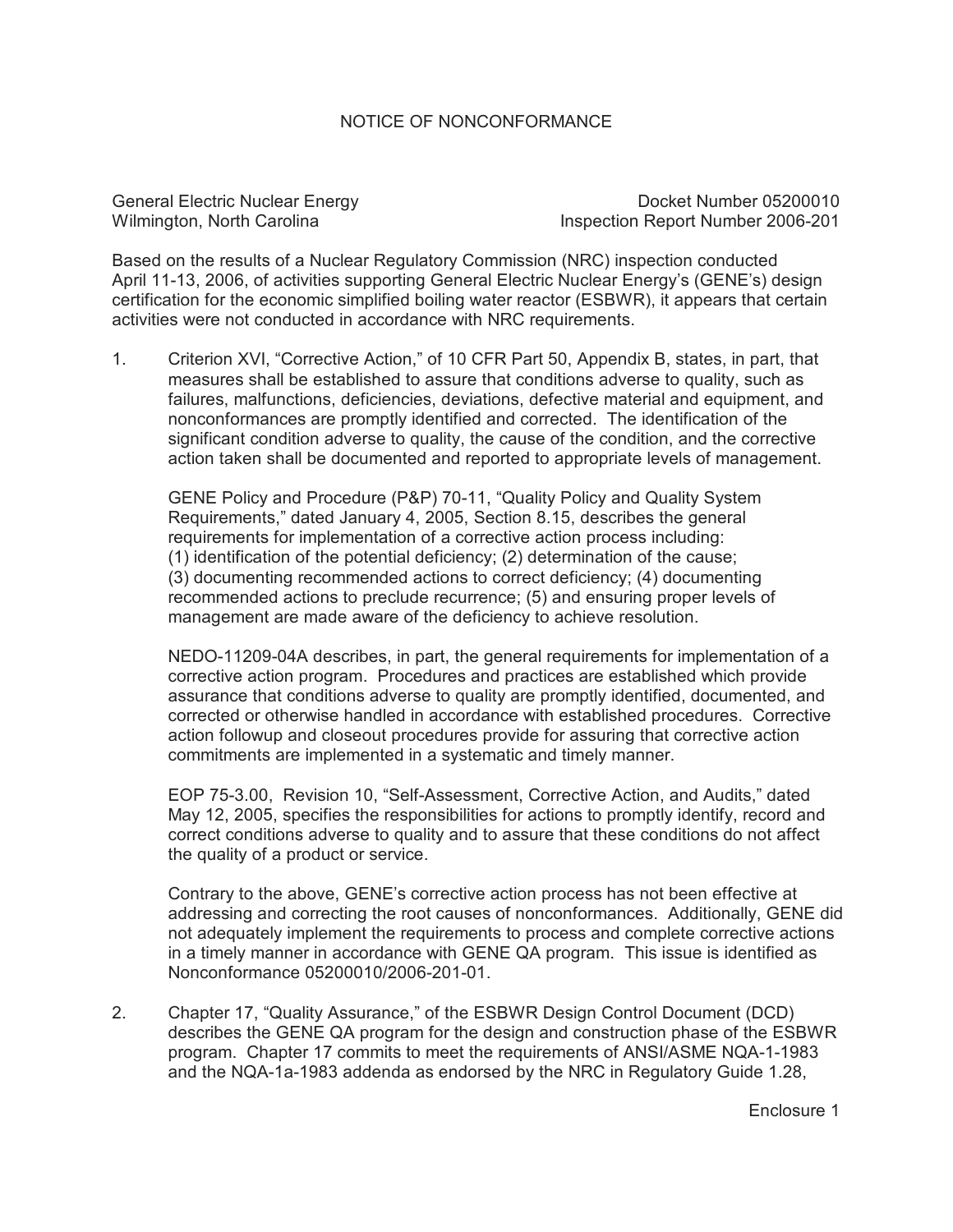Revision 3 (August 1985). Chapter 17 also references GE NEDO-33181, Revision 1 and NEDO-11209-04A, Revision 8.

NEDO-33181, Revision 1, dated October 2005, provides the QA system and the program description which GENE will implement as supplier of ESBWR engineering services for contractual requirements for Phase 1 and Phase 2 of the DOE NP-2010 COL (US NRC construction and operating license) Demonstration Project. This encompasses all quality related activities performed by GE, as well as those performed by its subcontractors during execution of the program.

NEDO-11209-04A is the QA program description that applies to all GENE activities performed affecting the quality of items and services supplied to nuclear power plants and establishes GENE's compliance with the provisions of Appendix B to 10 CFR 50. NEDO-11209-04A was in place for implementation of all previous simplified boiling water reactor (SBWR) design and test activities.

GENE Policy and Procedure (P&P) 70-11, "Quality Policy and Quality System Requirements," dated January 4, 2005, defines the GENE quality policy, including the overall requirements for the Nuclear Energy business quality system. P&P 70-11, Section 8.2.1 states that Nuclear Quality Assurance (NQA) is responsible for developing, issuing, and maintaining P&P 70-11 and the QA Program description (NEDO-11209-04A). P&P 70-11, Section 8.4.2 requires that all safety-related products meet the applicable quality requirements of NEDO-11209 and the applicable licensing commitments.

Contrary to the above, during the review of Nonconformance 05200010/2005-201-02 and Unresolved Item (URI) 05200010/2005-201-01, the NRC inspectors identified that not all ESBWR project documents reference the appropriate ANSI/ASME NQA-1-1983 edition, as described and committed to in Chapter 17 of the ESBWR DCD. This issue has been identified as Nonconformance 05200010/2006-201-02.

Please provide a written statement or explanation to the U.S. Nuclear Regulatory Commission, ATTN: Document Control Desk, Washington, D.C. 20555, with a copy to the Chief, ESBWR/ABWR Projects Branch, Division of New Reactor Licensing, Office of Nuclear Reactor Regulation, within 30 days of the date of the letter transmitting this Notice of Nonconformance. This reply should be clearly marked as a "Reply to Notice of Nonconformance" and should include: 1) a description of steps that have been or will be taken to correct these items; 2) a description of steps that have been or will be taken to prevent recurrence; and 3) the dates your corrective actions and preventative measures were or will be completed.

Because your response will be made available electronically for public inspection in the NRC Public Document Room or from the NRC's document system (ADAMS), to the extent possible, it should not include any personal privacy, proprietary, or safeguards information so that it can be made available to the public without redaction. Agency-wide Documents Access and Management System (ADAMS) is accessible from the NRC Web site at http://www.nrc.gov/reading-rm/adams.html. If personal privacy or proprietary information is necessary to provide an acceptable response, then please provide a bracketed copy of your response that identifies the information that should be protected and a redacted copy of your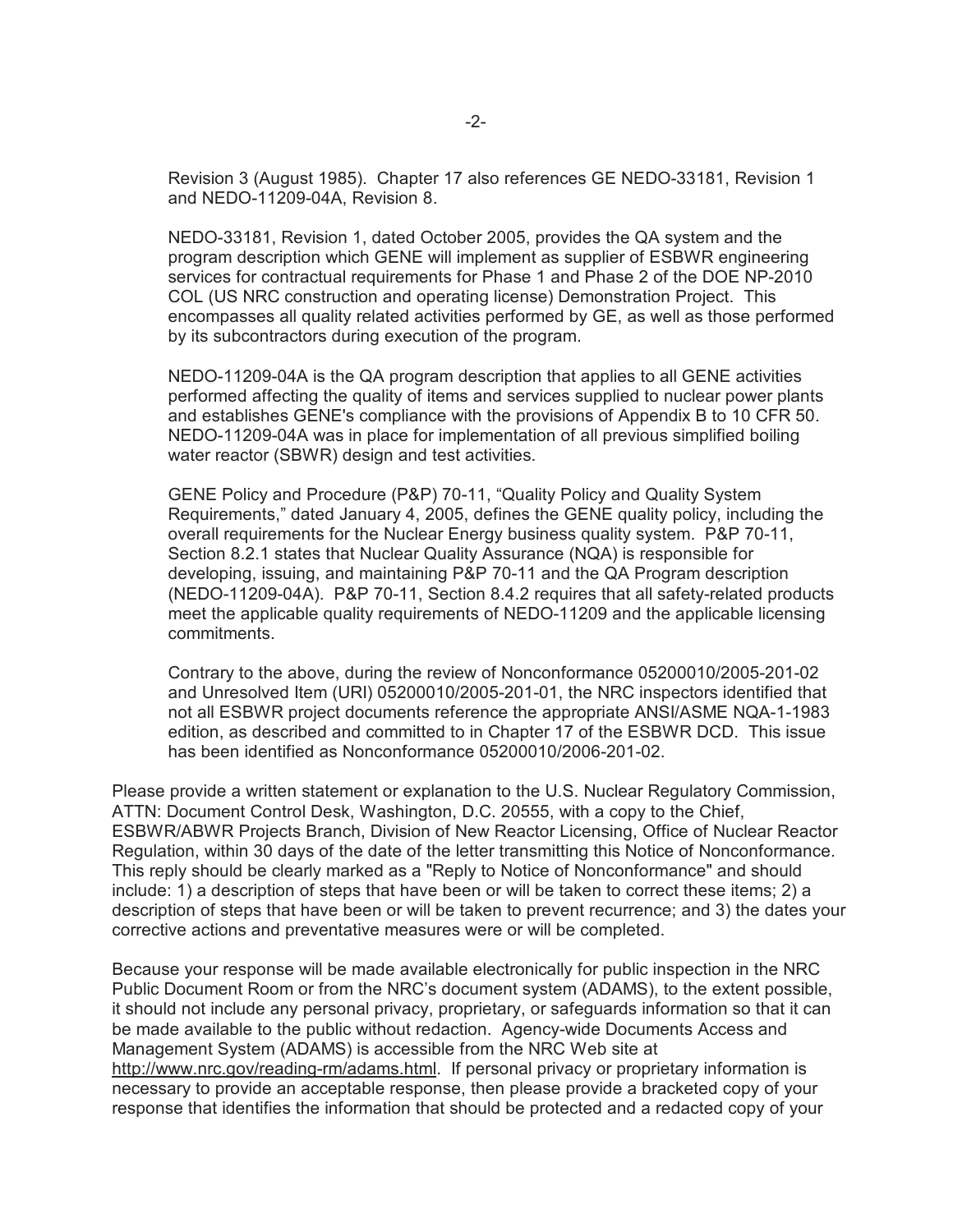response that deletes such information. If you request withholding of such material, you must specifically identify the portions of your response that you seek to have withheld and provide in detail the bases for your claim of withholding (e.g., explain why the disclosure of information will create an unwarranted invasion of personal privacy or provide the information required by 10 CFR 2.390(b) to support a request for withholding confidential commercial or financial information). If safeguards information is necessary to provide an acceptable response, please provide the level of protection, described in 10 CFR 73.21.

Dated this 14<sup>th</sup> day of June 2006.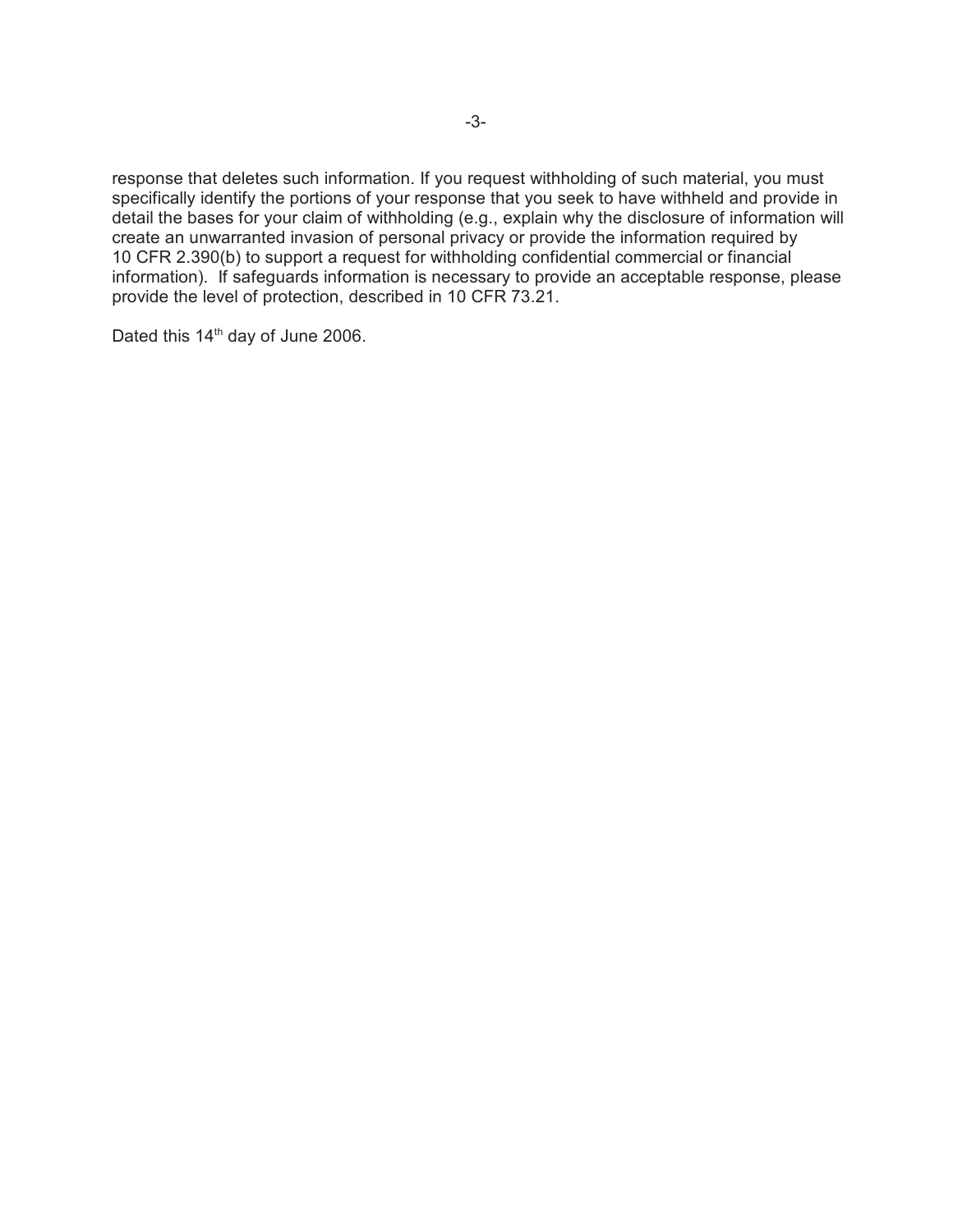# **U.S. NUCLEAR REGULATORY COMMISSION OFFICE OF NUCLEAR REACTOR REGULATION**

- Report No: 05200010/2006-201
- Organization: General Electric Nuclear Energy 3901 Castle Hayne Rd Wilmington, NC 28401
- Vendor Contact: Mr. David H. Hinds ESBWR Engineering Manager (910) 675-6363
- Nuclear Industry: General Electric Nuclear Energy (GENE) is engaged in the supply of advanced and standardized boiling water reactor (BWR) designs to utilities. GENE also furnishes engineering services, nuclear replacement parts, and dedication services for commercial grade electrical and mechanical equipment.
- Inspection Dates: April 11 -13, 2006
- Inspectors: Richard P. McIntyre, Lead Inspector, EQVA/DE/NRR Kerri A. Kavanagh, EQVA/DE/NRR Paul F. Prescott, EQVA/DE/NRR Frank Talbot, EQVB/DE/NRR Hien Le, EQVB/DE/NRR
- Approved by: Dale F. Thatcher, Chief Quality and Vendor Branch A Division of Engineering Office of Nuclear Reactor Regulation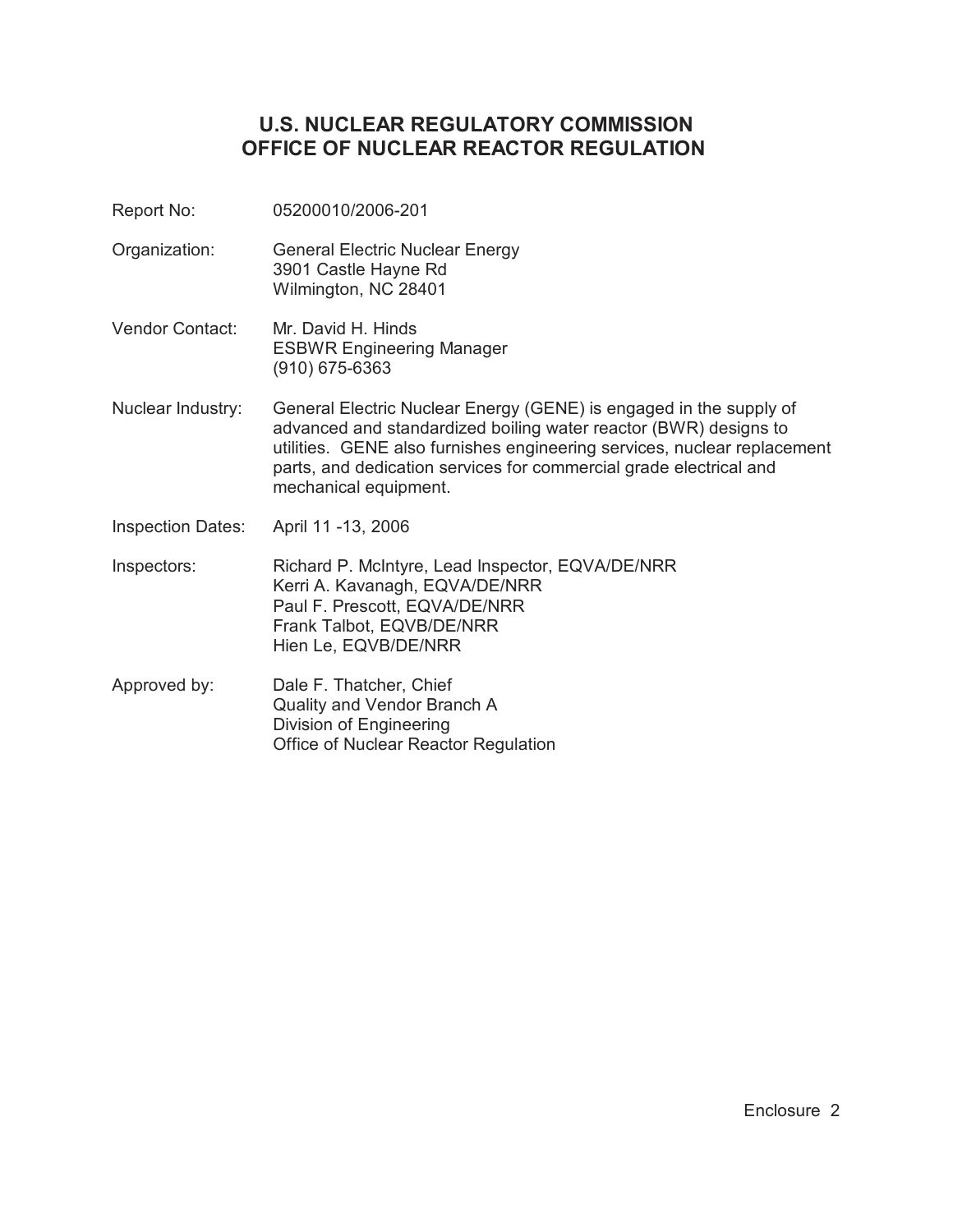# **1.0 INSPECTION SUMMARY**

The purpose of the inspection was to review the General Electric Nuclear Energy (GENE) corrective action activities described in the GENE letter dated February 9, 2006, "Reply to Notice of Nonconformance NRC Inspection Report 05200010/2005-201," that responded to the NRC Inspection Report 05200010/2005-201 and Notice of Nonconformance dated January 11, 2006." In addition to the follow-up of the inspection findings identified during November 2005 inspection, NRC staff had discussions with GENE and reviewed the QA program implementation of the ESBWR Design Control Document (DCD) Chapter 17.4, "Reliability Assurance Program During Design Phase."

The inspection was conducted at GENE's facility in Wilmington, North Carolina. The inspection bases were:

- Appendix B, "Quality Assurance Criteria for Nuclear Power Plants and Fuel Reprocessing Plants," to Part 50 of Title 10 of the Code of Federal Regulations (Appendix B), and
- 10 CFR Part 21, "Reporting of Defects and Noncompliance."
- 1.1 REVIEW AND DISCUSSIONS CONCERNING THE ESBWR RELIABILITY ASSURANCE PROGRAM

The NRC inspection team reviewed GENE procedures and documents used to implement the Reliability Assurance Program (RAP) as described in GENE ESBWR DCD Section 17.4, "Reliability Assurance Program," Revision 0. The staff used guidance from SECY 95-132, Item E, "Reliability Assurance Program," SECY-94-084, "Policy and Technical Issues Associated with the Regulatory Treatment of Non-Safety Systems (RTNSS) in Passive Plant Designs," and draft Standard Review Plan (SRP) Section 17.4, "Reliability Assurance Program (RAP)."

Using the above guidance, the NRC inspectors discussed in detail with GENE staff, the scope, purpose, and quality elements expected to be included in the GE ESBWR DCD Design RAP (D-RAP). Based on the NRC inspectors' review and discussions, a number of missing details in DCD Section 17.4 and a lack of implementing procedures for the RAP were identified. The NRC inspectors will develop and issue requests for additional information (RAIs) separate from this inspection report, to GENE in the future. The GENE RAI responses will be documented in the staff's preliminary Safety Evaluation Report (PSER).

### 1.2 NONCONFORMANCES

- Nonconformance 05200010/2006-201-01 was identified and is discussed in Section 3.5 of this report.
- Nonconformance 05200010/2006-201-02 was identified and is discussed in Section 3.2 of this report.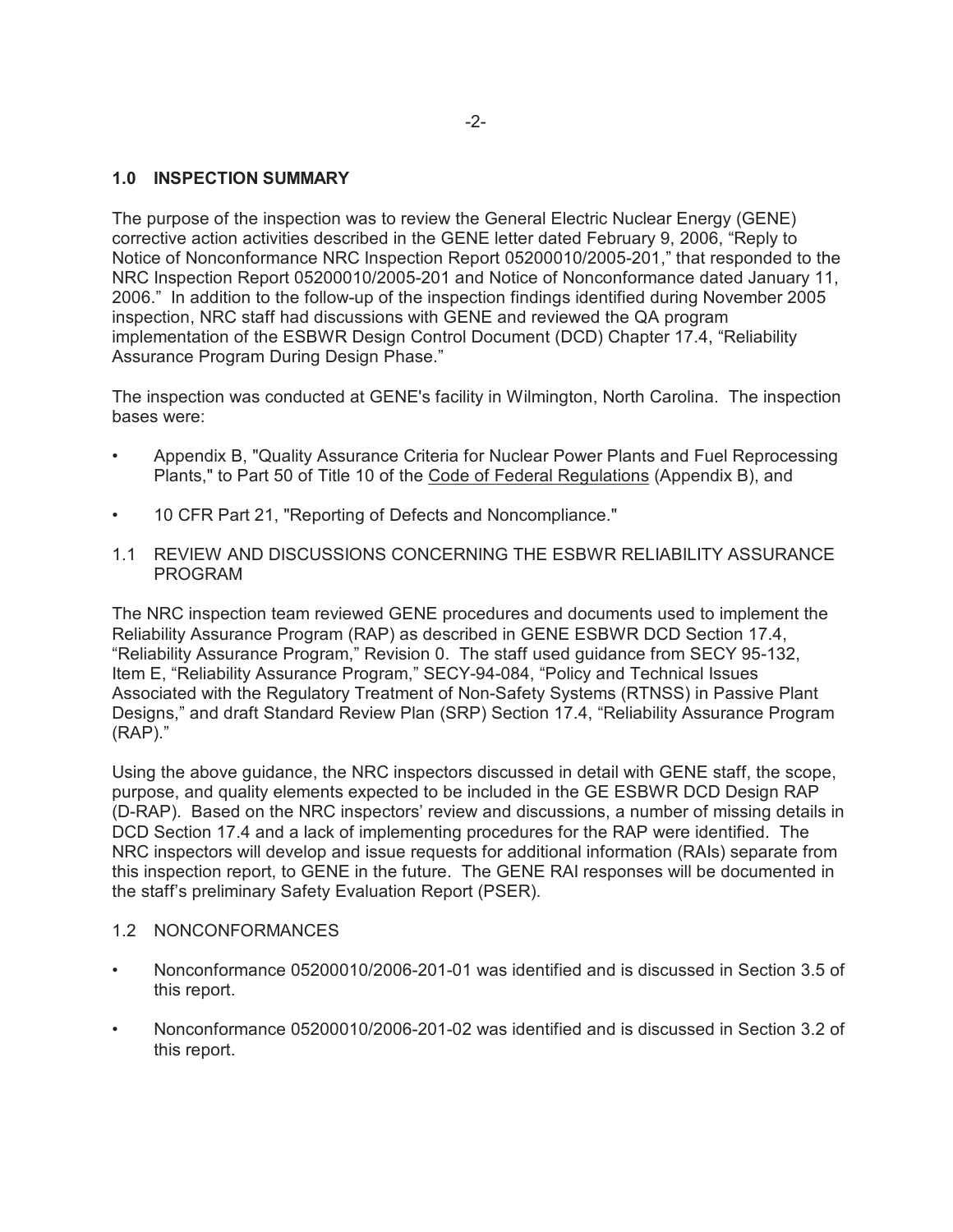# **2.0 STATUS OF PREVIOUS INSPECTION FINDINGS**

# Nonconformance 05200010/2005-201-01 (CLOSED)

During the previous inspection, the NRC inspection team identified a nonconformance with NRC requirements associated with failure to implement the ESBWR design control process as required by the GENE QA program. During this inspection, the NRC inspectors reviewed the corrective and preventive actions associated with this nonconformance. This issue is further discussed in Section 3.1 of this report.

# Nonconformance 05200010/2005-201-02 (CLOSED)

During the previous inspection, the NRC inspection team identified a nonconformance with NRC requirements associated with failure of the GENE Nuclear Quality Assurance (NQA) external supplier audits to identify and audit/document against the appropriate QA program requirements (ANSI/ASME NQA-1-1983), consistent with Chapter 17 of the ESBWR DCD and the NEDO-11209-04A QA topical report. The NON also identified that GENE had not documented the completion of either the Corrective/Preventive Actions identification and the Response /Closure portions of the GENE CARs for certain supplier audit findings. During this inspection, the NRC inspectors reviewed the corrective and preventive actions associated with this nonconformance. This issue is further discussed in Section 3.2 of this report.

# Nonconformance 05200010/2005-201-03 (CLOSED)

During the previous inspection, the NRC inspection team identified a nonconformance with NRC requirements associated with failure to document and maintain training records in a centralized training database as required by the GENE QA program. During this inspection, the NRC inspectors reviewed the corrective and preventive actions associated with this nonconformance. This issue is further discussed in Section 3.3 of this report.

### Nonconformance 05200010/2005-201-04 (CLOSED)

During the previous inspection, the NRC inspection team identified a nonconformance with NRC requirements associated with failure to perform internal self-audits as required by the GENE quality assurance program. During this inspection, the NRC inspectors reviewed the corrective and preventive actions associated with this nonconformance. This issue is further discussed in Section 3.4 of this report.

### Nonconformance 05200010/2005-201-05 (CLOSED)

During the previous inspection, the NRC inspection team identified a nonconformance with NRC requirements associated with failure to complete the acceptance reviews associated with several ESBWR corrective action requests (CARs) within the 30 day period as required by the GENE quality assurance plan. Additionally, GENE did not complete the implementation of corrective actions associated with a number of ESBWR related CARs within the documented due dates or complete those corrective actions after the assigned due date. During this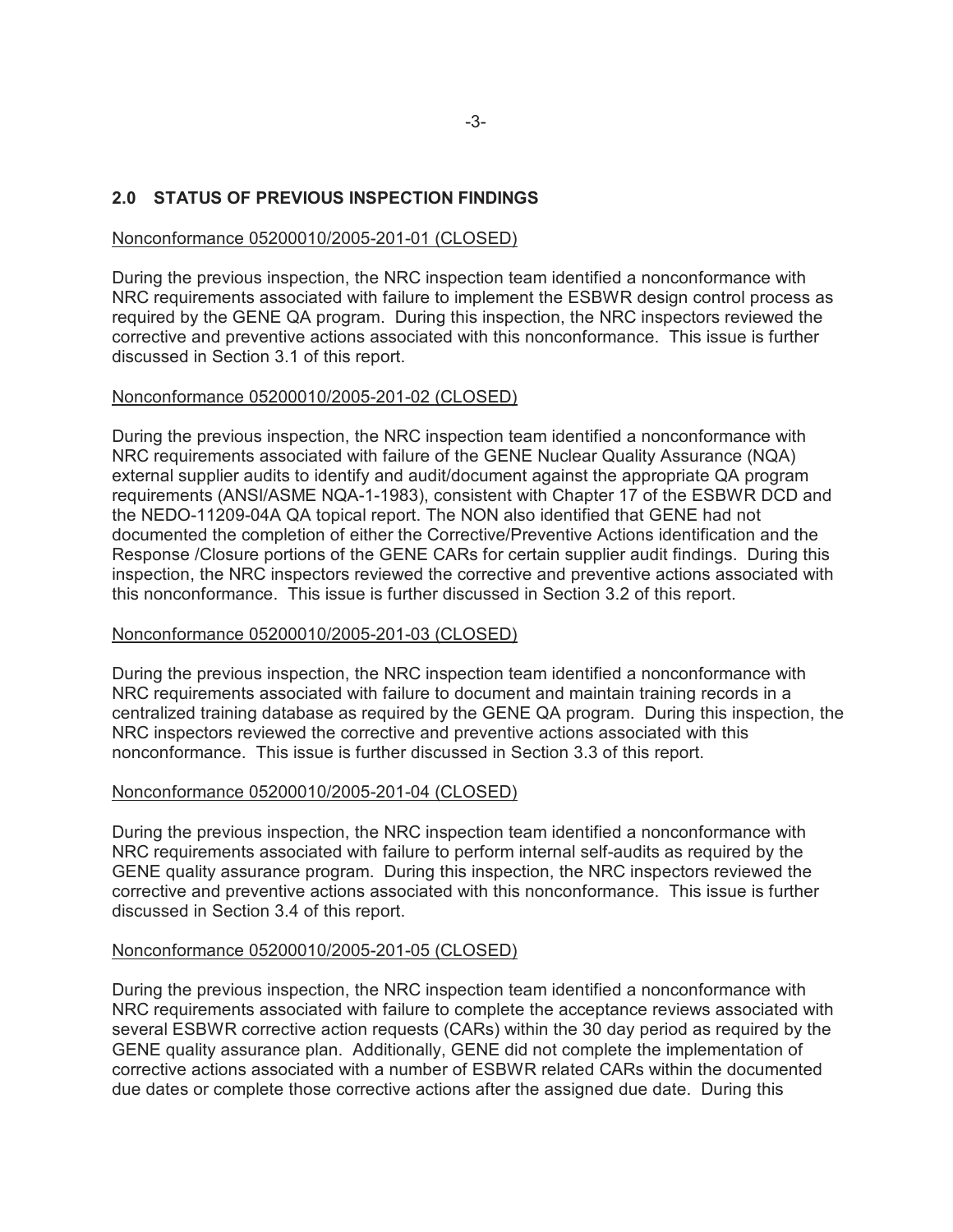inspection, the NRC inspectors reviewed the corrective and preventive actions associated with his nonconformance. This issue is further discussed in Section 3.5 of this report.

#### Unresolved Item 05200010/2005-201-01 (OPEN)

During the previous inspection, the NRC inspectors identified that Chapter 17 of the ESBWR DCD did not include an Introduction Section that describes what the ESBWR QA program is based upon and how it will be implemented by GENE and its various domestic and international participants. The NRC inspectors also noted that they were unable to review or verify the activities associated with the transition from the SBWR to ESBWR design, particularly as it relates to the qualification test activities that were performed for the SBWR design in the mid-1990s and are being used to support the ESBWR design certification application. GENE was requested to provide appropriate documentation in the DCD Chapter 17 Introduction Section describing the details of the QA program commitments and background information regarding the transition from the SBWR to ESBWR design. This issue is further discussed in Section 3.6 of this report.

This issue will remain OPEN pending completion of the corrective actions described in Section 3.6 of this report.

#### Unresolved Item 05200010/2005-201-02 (OPEN)

During the previous inspection, the NRC inspectors discussed the need to recapture the design and test control implementation inspection documentation issued by the NRC staff for the SBWR design certification qualification testing activities which are being used to support ESBWR design certification. This documentation includes all NRC Inspection Reports, GENE responses to inspection findings, and NRC replies to GENE responses. GENE was requested to recapture this SBWR inspection documentation for inclusion in the ESBWR Chapter 21 FSER for Quality Assurance Inspections related to Testing and Computer Code Evaluation. This issue is further discussed in Section 3.7 of this report.

This issue will remain OPEN pending completion of the corrective actions described in Section 3.7 of this report and as discussed with GENE staff during this inspection.

### **3.0 INSPECTION FINDINGS AND OTHER COMMENTS**

- 3.1 REVIEW OF CORRECTIVE ACTIONS NONCONFORMANCE 05200010/2005-201-01
- a. Inspection Scope

The NRC inspection team reviewed GENE corrective and preventive actions associated with Nonconformance 05200010/2005-201-01, which was identified during the November 15-17, 2005, NRC inspection.

#### b. Observations and Findings

During the November 2005 inspection, the NRC inspectors identified a nonconformance with respect to GENE's implementation of the design control process as required by the GENE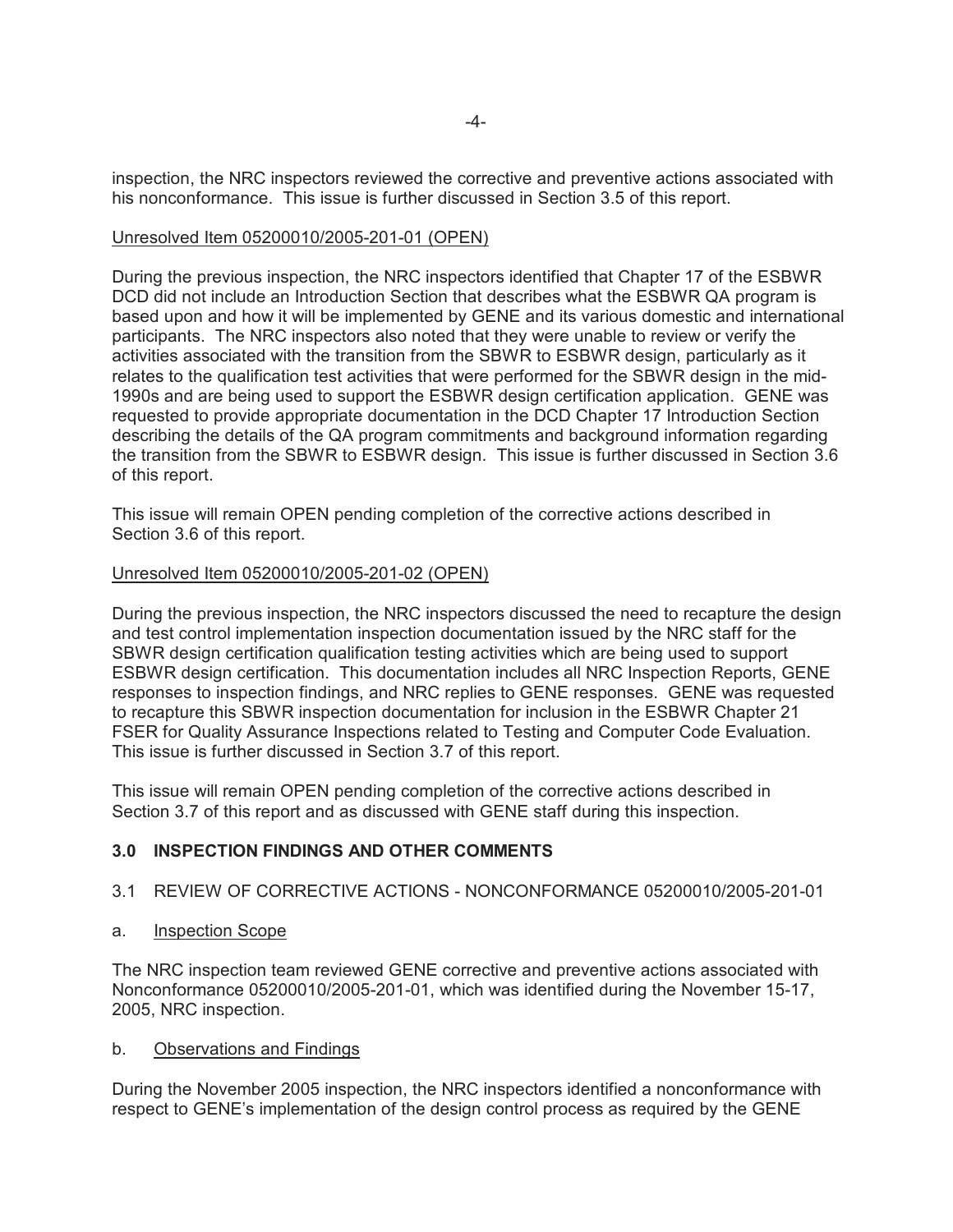quality assurance program. Specific examples that supported the nonconformance included the following: (1) a letter was not prepared documenting the revised completion date of the ESBWR Design Control Document (DCD) verification when the schedule was not met; (2) the work plan/detailed schedule for the ESBWR project was not maintained or updated; and (3) design and verification documentation was not complete prior to ESBWR DCD design verification. Corrective Action Request (CAR) 40517 was initiated by GENE to address the nonconformance and to address actions to preclude recurrence. CAR 40517 stated that the root cause of this nonconformance was due to staff oversight and resource pressures and constraints.

### b.1 Design Verification Deferral

Corrective action number 1 of CAR 40517 required the issuance of a letter to document the revised completion dated of the DCD verification. In a letter dated November 22, 2005 (MFN 05-139), GENE provided to the NRC the revised dates to remove the conditional release from the DCD. An additional letter, dated January 16, 2006 (MFN 06-015), was submitted to the NRC to further update removal of a portion of the conditional release. The NRC inspectors reviewed the two letters and GENE Engineering Operating Procedure (EOP) 42-6.10, Revision 6, "Deferred Design Verifications," which defines the processes for deferring design verification and for clearing previous deferrals. The NRC inspectors concluded that the GENE letters met the intent of EOP 42-6.10 and completed the corrective action. However, the NRC inspectors identified that GENE did not correctly follow the remaining steps of the EOP. Specifically,step 4.2.3 of EOP 42-6.10 requires GENE to "store the approved archive format letter in the DRF associated with the ERM/ECN in a file object whose title starts with "Deferred Verification Modification.'" The NRC inspectors and a member of ESBWR engineering reviewed the design record files (DRFs) associated with Revision 0 and Revision 1 of the DCD, and concluded that neither MFN 05-139 nor MFN 06-015, was included in either DRF. Discussions with GENE licensing revealed that all MFNs are stored in the Regulatory Service Letters library and not in DRFs. At the time of the inspection exit, GENE had committed to capture MFN 05-139 and MFN 06-015 in the appropriate DRFs.

The NRC inspectors also reviewed the preventive action associated with corrective action number 1, which entailed reviewing CAR 40517 with all ESBWR design engineers to stress the importance of referencing appropriate supporting documentation, and reviewing the verification process. The NRC inspectors reviewed the email sent to all ESBWR design engineers that discussed CAR 40517, EOP 42-1.00, "Design Process," and EOP 42-6.00, "Independent Design Verification." The email specifically requested all ESBWR design engineers to: (1) review EOP 42-1.00 and 42-6.00 and update their training records in the GENE Training Database, and (2) review the ESBWR DRFs to confirm that all necessary critical thinking, logic, and complete supporting references are documented. These actions were to be completed prior to March 31, 2006. During the inspection, the NRC inspectors identified that four ESBWR engineers had not completed training on EOP 42-1.00 and five ESBWR engineers had not completed training on EOP 42-6.00. At the time of the inspection exit, GENE had committed to completing the training associated with the preventive action.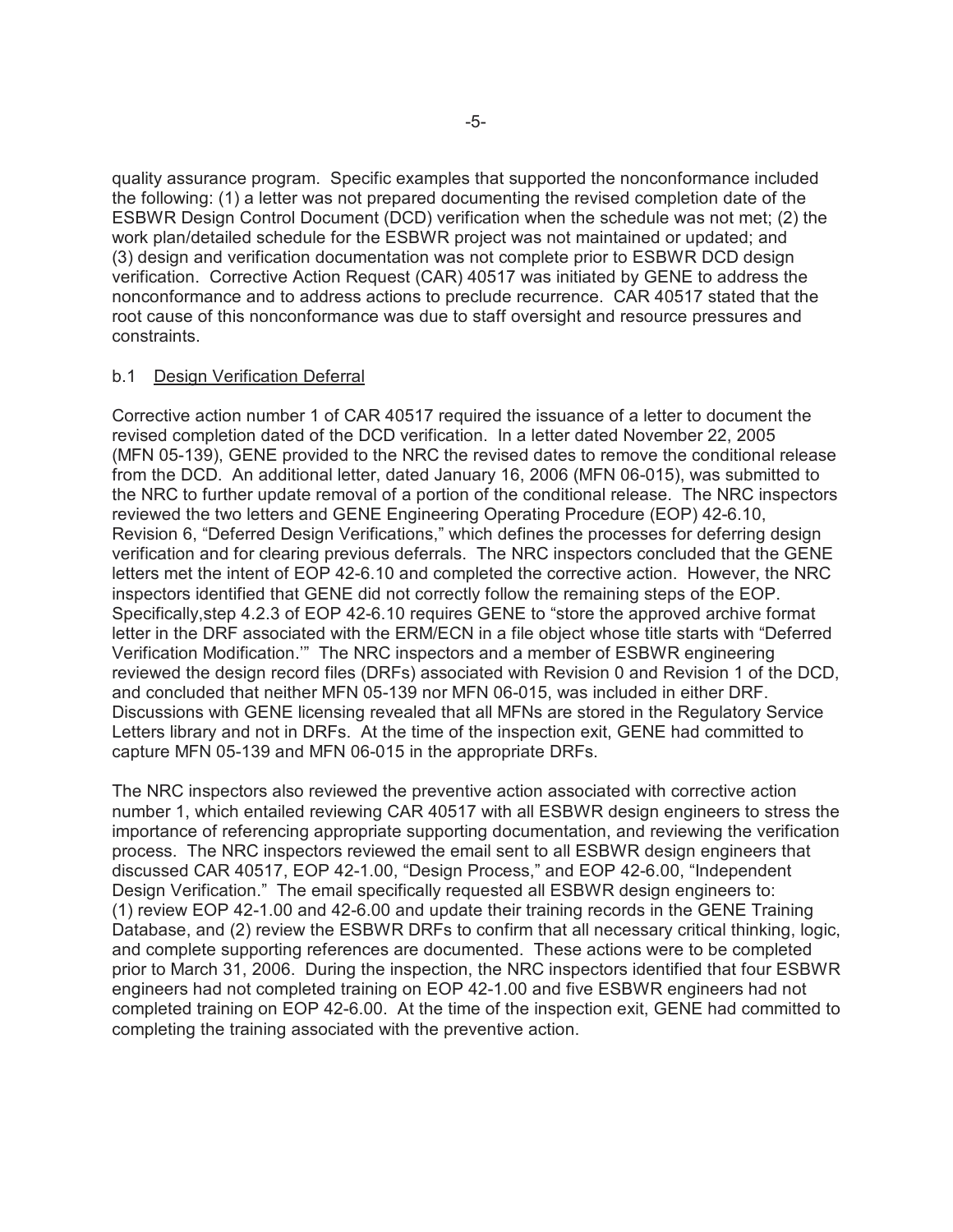# b.2 Work Plan and Project Schedule

Corrective action number 2 of CAR 40517 required the revision of the Work Plan for ESBWR licensing and construction to document customer or internally initiated changes. NEDE-33273, Revision 1, "NP-2010 COL Demonstration Project - Project Work Plan," was dated March 2006, and was made a training requirement for all ESBWR staff. The NRC inspectors reviewed NEDE-33273 Revision 1, and concluded that the revision completed the corrective action. The NRC inspectors identified that although NEDE-33273, Revision 1, was available on the ESBWR shared folder (M drive), it was not released and available for use in DRF 0000-0035-5360. The NRC inspectors were informed that the procedure was not clear as to when the DRF had to be updated to show the released documents. The NRC inspectors verified that NEDE-33273, Revision 1, was released in the DRF during the inspection.

Corrective action number 3 of CAR 40517 required the creation of a Phase II Project schedule which included a master engineering schedule and COL schedule. The NRC inspectors verified that a full project master engineering schedule with resource loading was created to provide all participants the detailed engineering schedule, with oversight reviews at appropriate intervals. This master engineering schedule is updated on a monthly basis, whereas the COL schedule is updated weekly. The NRC inspectors discussed the master engineering schedule and the COL schedule with the Project Office schedulers who meet regularly with the ESBWR managers and leads to ensure that the schedules adequately represent progress, status and changes to the schedules. The NRC inspectors concluded that the master engineering schedule and COL schedule adequately completed the corrective action.

# b.3 Design Process and Verification

Corrective action number 4 of CAR 40517 required action to ensure that the appropriate supporting documents are listed for the isolation condenser system (ICS) design. The NRC inspectors discussed corrective action number 4 with the responsible manager of the safetyrelated systems and confirmed that GENE understood that the NRC nonconformance example of inadequate supporting documentation was not limited to the ICS. The GENE representative informed the NRC inspectors that, at the time of the inspection, all safety-related systems had at least one supporting document (e.g., the subject system's piping and instrumentation diagram (P&ID), process flow diagram (PFD), and logic diagram [LD]) listed in the system design specification. The NRC inspectors concluded that the completion of the minimum supporting documentation for all safety-related system design specifications completed the corrective action.

The NRC inspectors also reviewed the preventive action associated with corrective action number 4 which entailed increasing the ESBWR staffing level to ensure adequate focus on proper design controls and processes. As of April 2006, GENE has almost doubled the GE engineering employees (44 versus 28) assigned to the project. In addition, GENE has 24 full-time dedicated contractors along with several off-site employees supporting the project through other engineering firms.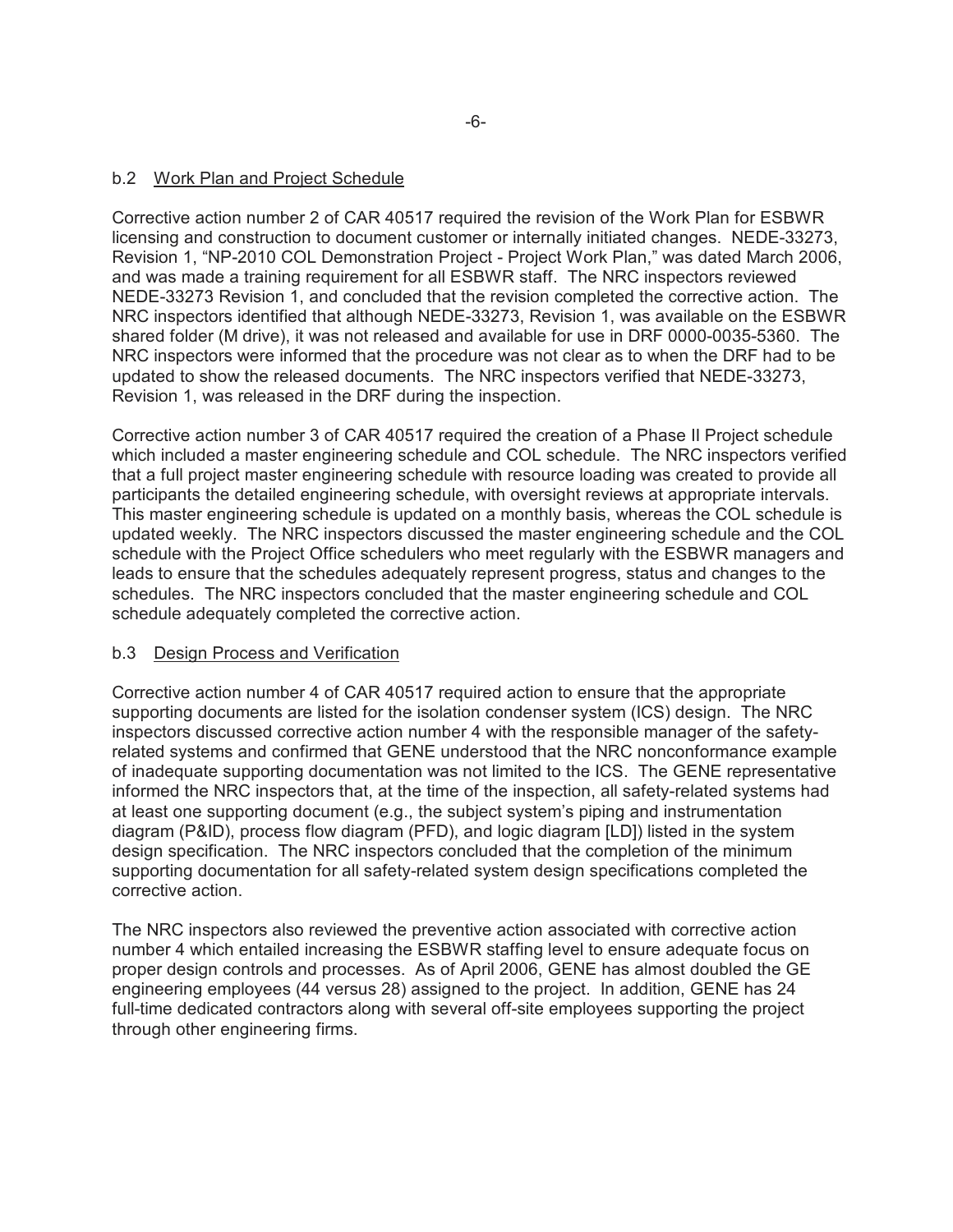The NRC inspectors reviewed the corrective and preventive actions associated with GENE CAR 40517 regarding GENE's implementation of the design control process as required by the GENE quality assurance program. As described above, GENE issued a letter to the NRC dated November 22, 2005, to document the revised completion dated of the DCD verification, revised the Work Plan for ESBWR licensing and construction to document customer or internally initiated changes, created a Phase II Project schedule which included a master engineering schedule and COL schedule, and ensured that the appropriate supporting documents are listed for the isolation condenser system (ICS) design. The NRC inspectors concluded that the corrective actions were complete and closed Nonconformance 05200010/2005-201-01.

# 3.2 REVIEW OF CORRECTIVE ACTIONS - NONCONFORMANCE 05200010/2005-201-02

# a. Inspection Scope

The NRC inspection team reviewed GENE corrective and preventive actions associated with Nonconformance 05200010/2005-201-02, which was identified during the November 15-17, 2005, NRC inspection.

### b. Observations and Findings

During the November 2005 inspection, the NRC inspectors identified a nonconformance with respect to GENE's implementation for oversight of safety-related suppliers for the ESBWR program. The NRC inspectors identified several examples where the process of controlling purchased engineering services for the ESBWR program were not implemented in accordance with GENE procedures. These examples included: (1) GENE failure to identify the appropriate QA program requirements that conformed to GE ESBWR DCD Chapter 17 and NEDO-11209- 04A; and (2) GENE had not documented the completion of either the Corrective/Preventive Actions identification and the Response /Closure portions of the GENE CARs for supplier audit findings at Black and Veatch Corporation; Empresarios Agrupados Internacional, S.A.; and Shimizu Corporation.

The NRC inspectors reviewed CAR 40518 that was initiated by GENE to address the nonconformance and to address actions to preclude recurrence. The root cause of this nonconformance was identified as failure to properly communicate between organizations that NQA-1-1983 was the standard edition that was committed to in the ESBWR DCD Chapter 17. During an internal audit of the ESBWR project performed in January 2005, the industry standard identified to be applicable to the ESBWR project was NQA-1-2000. The audit team discussed that NQA-1- 2000 had never been accepted by the NRC and was incorrect for application to the ESBWR. However, when the DCD was submitted later in August 2005, Chapter 17 committed to NQA-1-1983 and this information had never been properly communicated between Nuclear Quality Assurance and the ESBWR project. During review and follow-up of the 3 suppliers mentioned above that had been utilized for the ESBWR project, GENE concluded that even though the supplier audits had not identified the correct quality programs to audit against, the 3 suppliers were implementing NQA-1-1983 quality programs or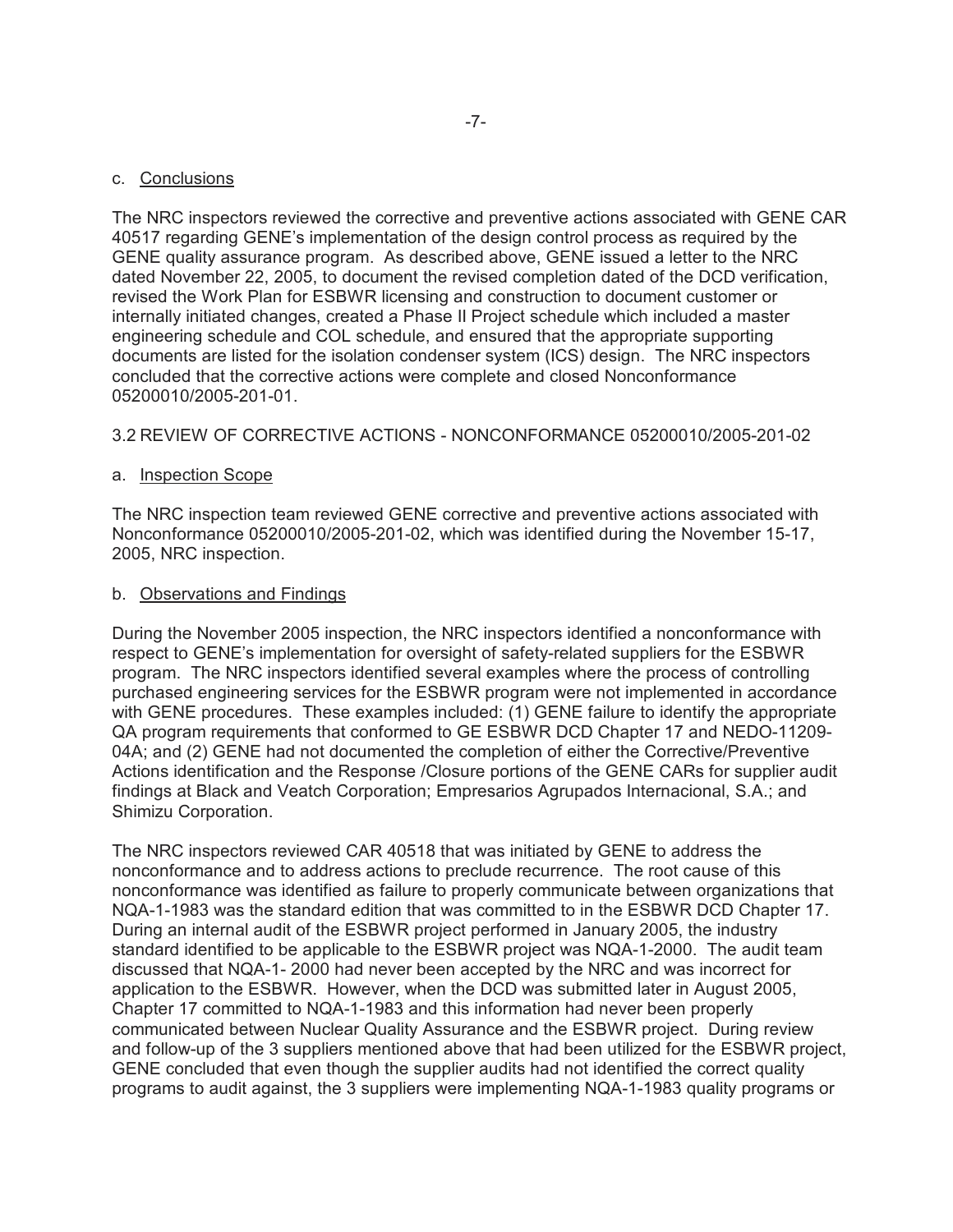had programs determined by GENE to be equivalent to NQA-1-1983. Based on the review of the above information this closes out the first portion of the NON.

During the inspection, the NRC inspectors discussed with GENE the identification of the appropriate QA DCD Chapter 17 program requirements in ESBWR project documents other than NQA Audit Reports. The inspectors also identified other DCD sections that referenced other editions of the NQA-1 standard not consistent with DCD Chapter 17 QA program commitments. This included Tables within Section 3 of the DCD.

NEDO-33181, Revision 1, "NP-2010 COL Demonstration Project - Quality Assurance Plan," dated October 2005, provides the QA system and the program description which GENE will implement as supplier of ESBWR engineering services for contractual requirements for Phase 1 and Phase 2 of the DOE NP-2010 COL (US NRC construction and operating license) Demonstration Project. This document includes Table 1, which is a comparison of QA standards and compares 10CFR50, Appendix B, with ANSI/ASME NQA-1-1994, instead of NQA-1-1983. Also, NEDC-33260, Revision 0, "NP-2010 COL Demonstration Project - Supplier Quality Assurance Requirements (SQAR) - ESBWR QA Requirements for Procurement of Engineering Services and Equipment," dated January 2006, does not reference QA program requirements consistent with ESBWR DCD Chapter 17.

In response to this issue, GENE opened CAR 40911 during the inspection, to determine which ESBWR project documents need to be revised to reflect the DCD commitment to NQA-1-1983 edition. The CAR identified that as a minimum, the following documents need to be reviewed: DCD sections (as appropriate); Project QA plan ( NEDO-33181, Revision 1) and ESBWR SQAR ( NEDC 33260, Revision 0). The CAR also documents to revise purchase orders that imposed the SQAR to specify NQA-1-1983 edition, and also to ensure that ESBWR staff is aware of the appropriate QA program commitment.

The above failure to identify QA program requirements consistent with the ESBWR DCD Chapter 17 commitments is identified as Nonconformance 05200010/2006-201-02.

Concerning the second part of the NON for failure to document completion of the corrective actions described for audit findings, the NRC inspectors determined that since the November 2005 inspection, GENE has received and accepted the CAR responses for the Empresarios Agrupados Internacional audit findings. For Black & Veatch, GENE has since received all of responses for the open CARS and accepted five of the seven responses. The remaining two CARS still have open actions that need to be completed by Black & Veatch. As far as Shimizu is concerned, GENE had planned to review and accept the open CARS from the June 2005 GENE audit. However, during the March 2006 audit, GENE was unable to accept six of the nine open CARS and identified additional findings and opened nine new audit CARS during the audit at Shimizu.

The NRC inspectors also noted that the March 2006, Shimizu Audit Report identified, but did not discuss or describe the nature of the remaining open audit finding CARS or why they still remain open. Based on the fact that nine new audit CARS were identified, it would appear that there should be a real concern with Shimizu QA program implementation for closing of previous audit finding CARS.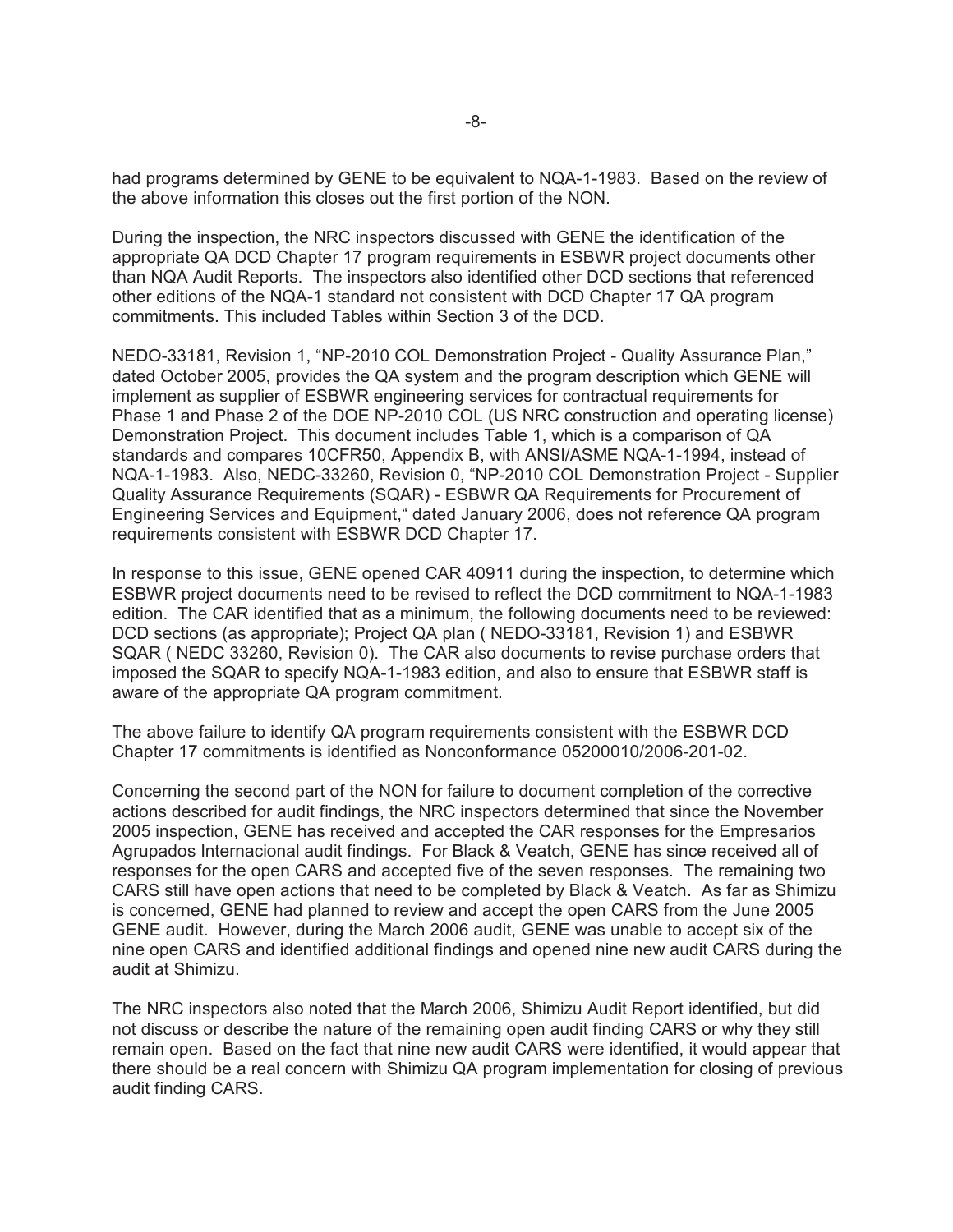Based on the results of this review, the NRC inspectors are identifying this issue as part of a new nonconformance, Nonconformance 05200010/2006-201-01, for ineffective and untimely corrective actions in accordance with the GENE quality assurance program and as identified and described in Section 3.5 of this inspection report.

### c. Conclusions

The NRC inspectors reviewed the corrective and preventive actions associated with GENE CAR 40518 regarding GENE's implementation for oversight of safety-related suppliers for the ESBWR program. The NRC inspectors concluded that the corrective actions were completed as stated in the CAR, but that Shimizu and Black & Veatch still have open CARS associated with audit findings from June and September 2005 GENE NQA audits at their facilities.

As a result of this review, the NRC inspectors have CLOSED Nonconformance 05200010/2005- 201-02. However, issues related to effectiveness and timeliness for corrective actions for previous audit findings CARS are included as part of a new nonconformance, Nonconformance 05200010/2006-201-01 as identified and described in Section 3.5 of this inspection report.

Also, since all ESBWR project documents did not reference the appropriate ASME NQA-1-1983 edition, as described and committed to in Chapter 17, Quality Assurance, of the ESBWR DCD, this was treated as a new nonconformance, Nonconformance 05200010/2006-201-02.

#### 3.3 REVIEW OF CORRECTIVE ACTIONS - NONCONFORMANCE 05200010/2005-201-03

### a. Inspection Scope

The NRC inspection team reviewed GENE corrective and preventive actions associated with Nonconformance 05200010/2005-201-03, which was identified during the November 15-17, 2005, NRC inspection.

#### b. Observations and Findings

During the November 2005 inspection, the NRC inspection team identified a nonconformance with NRC requirements associated with failure to document and maintain training records in a centralized training database as required by the GENE QA program. CAR 40519 was initiated by GENE to address the nonconformance and to address actions to preclude recurrence. CAR 40519 stated that the root cause of this nonconformance was due to a lack of management follow-through to implement the EOP 75-5.00, Revision 13, "Quality and Technical Training," requirement to record training requirements and training completion in a centralized training database.

Corrective action number 1 of CAR 40519 required that the GENE Training Database be updated to account for the full ESBWR roster and their individual training requirements. Corrective action number 2 of CAR 40519 required notification of all ESBWR staff to update training requirements in the GENE Training Database and established a 30-day commitment to complete the required training. The NRC inspectors reviewed the GENE Training Database and the memo sent to all ESBWR employees instructing them to update and complete their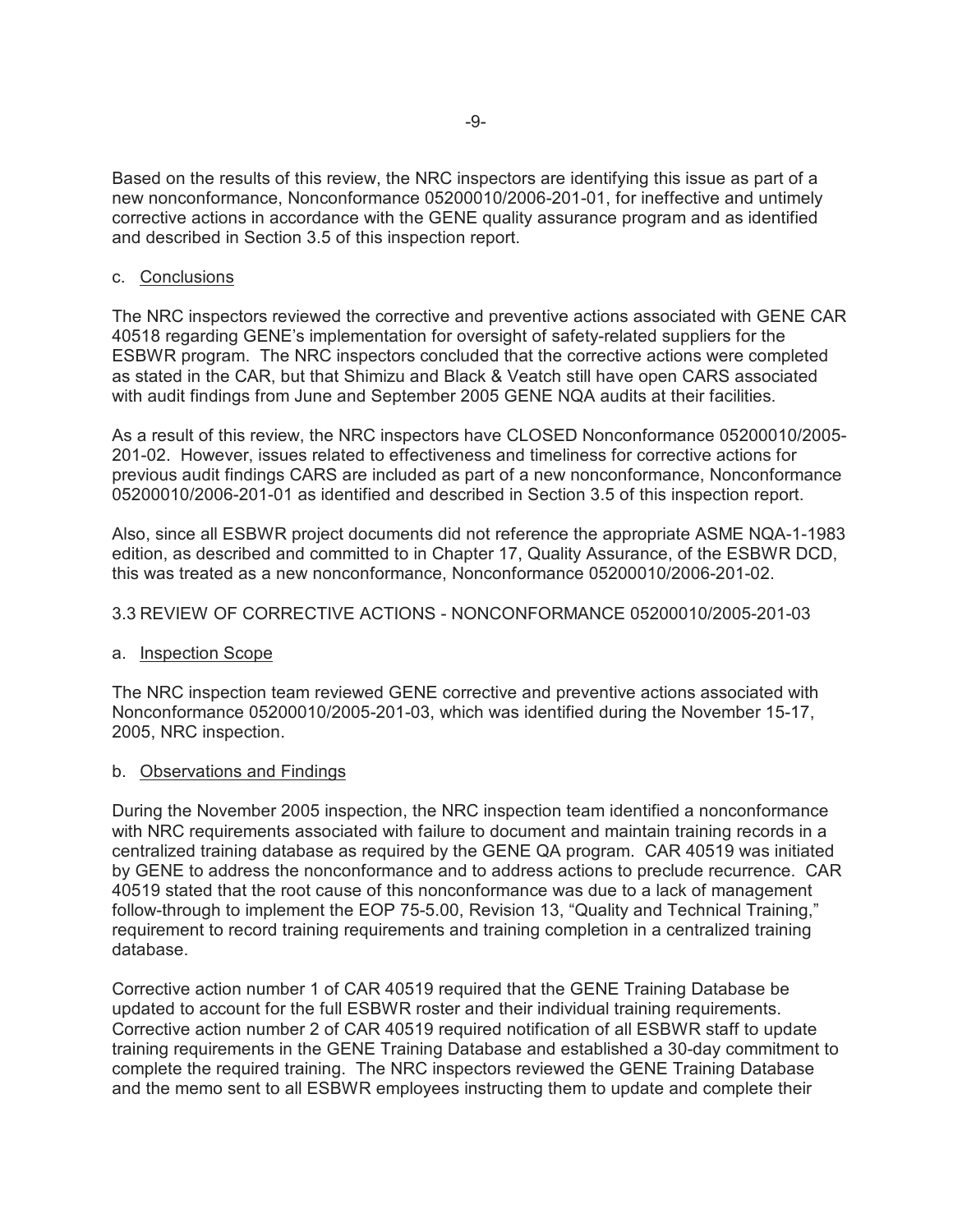required training. The NRC inspectors concluded that GENE had completed corrective action numbers 1 and 2.

Corrective action number 3 of CAR 40519 required the ESBWR manager to review all ESBWR staff training records in the GENE Training Database to ensure that the staff had completed all required training per corrective actions 1 and 2 of CAR 40519. The due date for completion of this review was April 14, 2006, one day after the exit of the NRC inspection. The NRC inspectors were shown two screens within the GENE Training Database; one screen tracked the completed training for each employee, the other screen tracked the training not completed for each employee. The GENE Training Database did not differentiate between existing ESBWR staff and new ESBWR staff. The NRC inspectors were unable to determine who had training to complete that were existing ESBWR staff members. Based on the NRC inspectors review of the GENE Training Database, the NRC inspectors could not conclude that this activity would be complete by the due date due to the number of ESBWR staff that still needed to complete the required training. The NRC inspectors noted that this concern was also documented in the GENE internal self-audit of the ESBWR program described in section 3.4 of this report.

The NRC inspectors also reviewed CAR 20380 that was initiated on August 10, 2005, regarding the same issue as NRC Nonconformance 05200010/2005-201-03. The corrective action associated with CAR 20380 required all ESBWR staff to update the GENE Training Database to be consistent with the training requirements maintained in the ESBWR engineering spreadsheet and to show proper completions. The corrective action was complete on November 30, 2005, and CAR 20380 was closed on December 13, 2005.

The NRC inspectors reviewed the preventive actions associated with CARs 40519 and 20380, requiring ESBWR staff to review EOP 75-5.00. The NRC inspectors determined that the preventive actions taken as a result of CARs 40519 and 20380 do not prevent the failure to maintain the GENE Training Database beyond the April 14, 2006, completion date of corrective action number 3 of CAR 40519.

### c. Conclusions

The NRC inspectors reviewed the corrective and preventive actions associated with GENE CAR 40519 associated with failure to document and maintain training records in a centralized training database as required by the GENE QA program. The NRC inspectors concluded that the corrective actions were completed as stated in the CAR, except for one which was not scheduled to be completed at the time of the inspection, and closed Nonconformance 05200010/2005-201-03.

# 3.4 REVIEW OF CORRECTIVE ACTIONS - NONCONFORMANCE 05200010/2005-201-04

# a. Inspection Scope

The NRC inspection team reviewed GENE corrective actions associated with Nonconformance 05200010/2005-201-04, which were identified during the November 15-17, 2005, NRC inspection.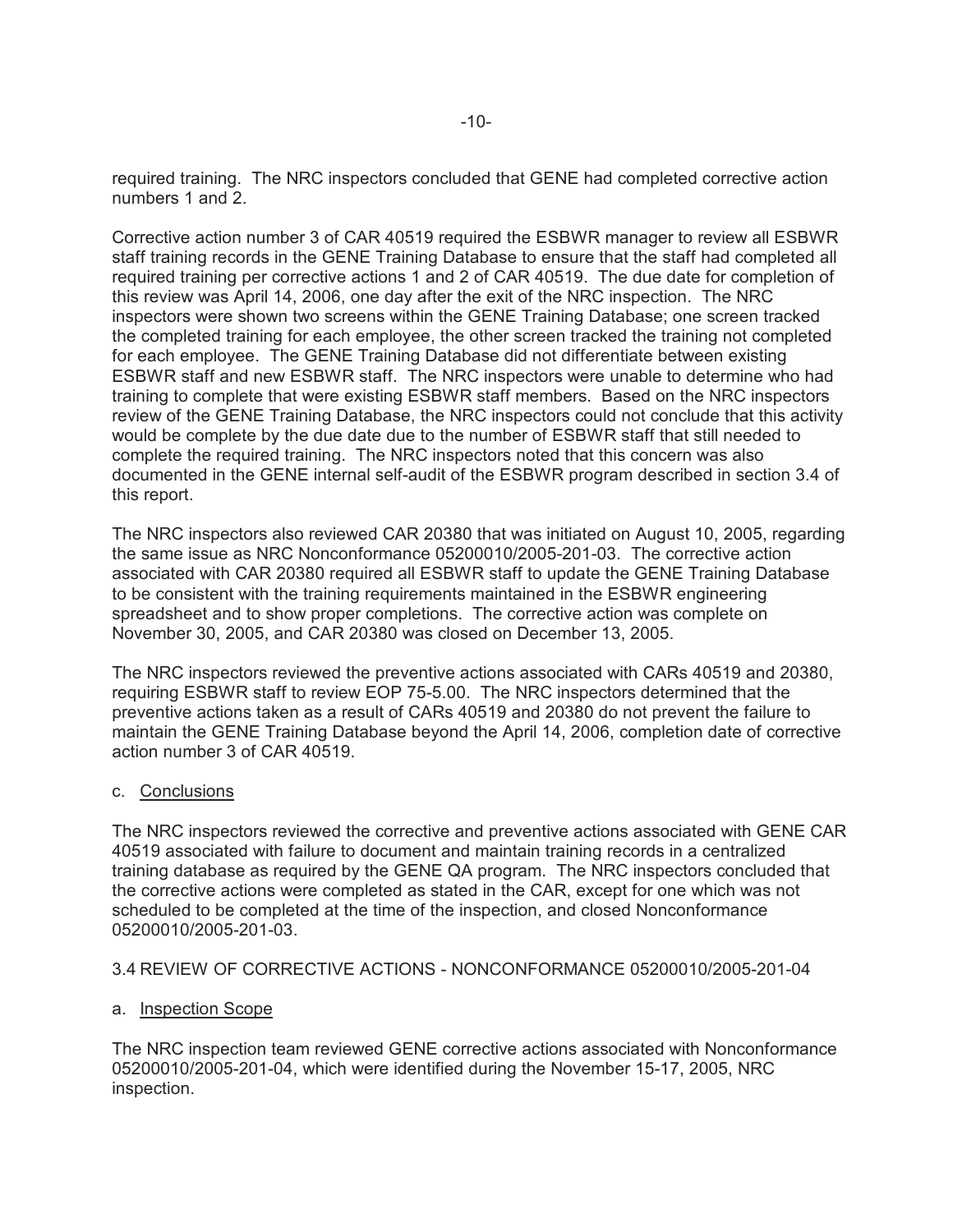During the November 2005 inspection, the NRC inspection team identified a nonconformance with NRC requirements associated with failure to perform internal self-audits as required by the GENE QA program. Specifically, the 2005 schedule of internal audits did not reflect the ESBWR program, and at the time of the inspection, no internal audits were planned or scheduled for the remainder of 2005. CAR 40520 was initiated by GENE to address the nonconformance and to address actions to preclude recurrence. CAR 40520 stated that the root cause of this nonconformance was due to a transition between line quality managers during the 2005 Audit Planning Cycle. As a result, the internal self audit of the ESBWR program was omitted from both quality organizational audit schedules.

Corrective action number 1 of CAR 40520 required that the ESBWR self-audit be included in the 2006 GE Nuclear Internal Audit Plan and be completed in the first quarter of 2006. Corrective action number 2 of CAR 40520 required the ESBWR self-audit to be performed. The NRC inspectors reviewed the 2006 GE Nuclear Internal Audit Plan and confirmed that the ESBWR self-audit was planned and scheduled to be completed by March 31, 2006. GENE performed the self-audit (GEN 06-13) the week of March 27, 2006, which assessed the adequacy, effectiveness and implementation of the GENE QA Program for ESBWR design activities. The NRC inspectors reviewed the audit report dated April 10, 2006, which identified three deficiencies, two recommendations and two concerns. One deficiency regarding ineffective corrective/preventive actions addressing CAR timeliness is discussed further in section 3.5 of this report. Based on the above, the NRC inspectors concluded that the corrective actions were complete for CAR 40520.

c. Conclusions

The NRC inspectors reviewed the corrective actions associated with CAR 40520 regarding GENE's failure to conduct an internal self-audit in 2005. As described above, GENE planned and conducted an internal self-audit of the ESBWR project in the first quarter of 2006. The NRC inspectors concluded that the corrective actions were complete and closed Nonconformance 05200010/2005-201-04.

# 3.5 REVIEW OF CORRECTIVE ACTIONS - NONCONFORMANCE 05200010/2005-201-05

a. Inspection Scope

The NRC inspection team reviewed GENE corrective and preventive actions associated with Nonconformance 05200010/2005-201-05, which was identified during the November 15-17, 2005, NRC inspection.

- b. Observations and Findings
- b.1 CAR 40521

During the November 2005 inspection, the NRC inspection team identified a nonconformance with NRC requirements associated with failure to complete the acceptance reviews associated with several ESBWR CARs within the 30 day period as required by the GENE QA plan. GENE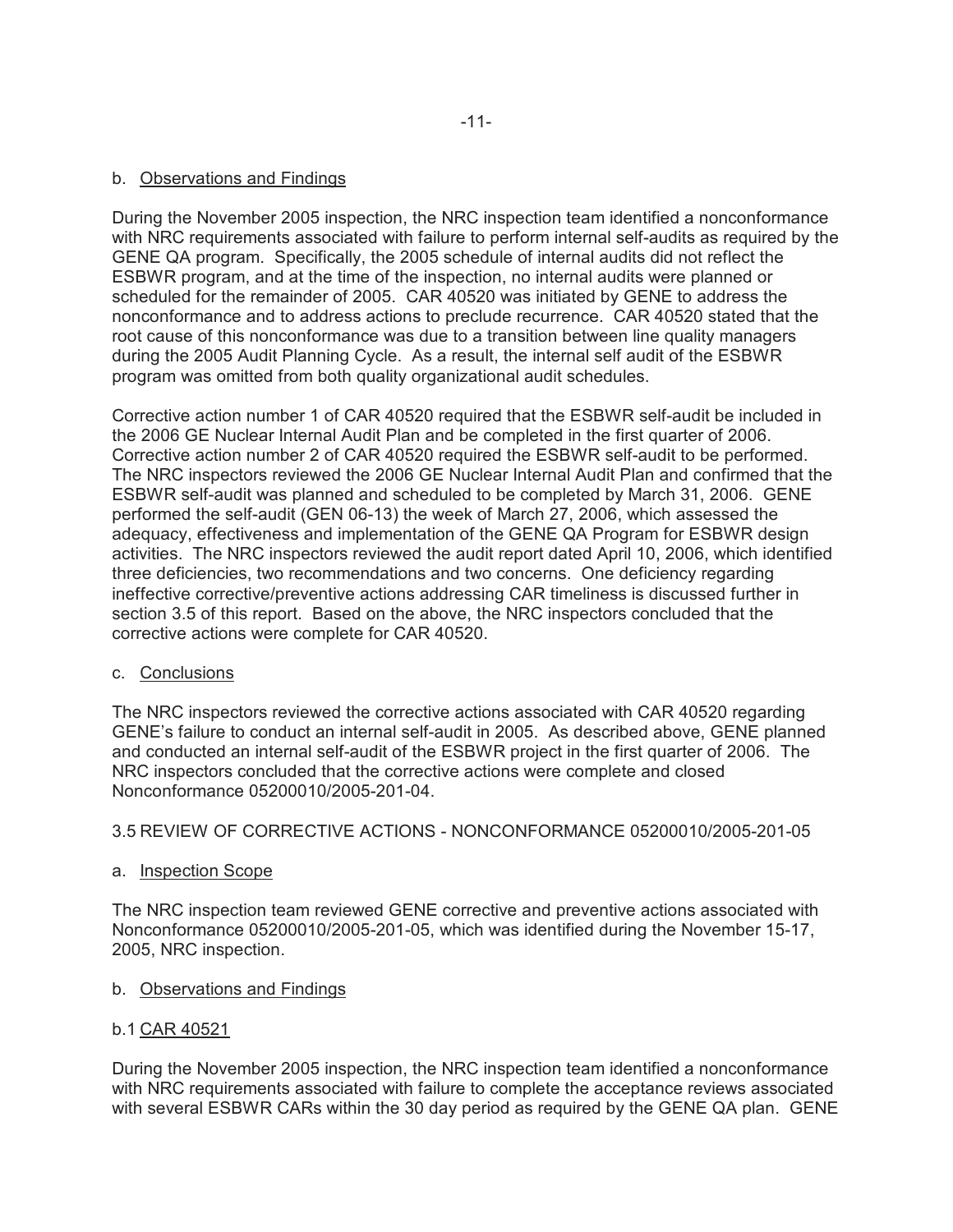did not complete the implementation of corrective actions associated with a number of ESBWR related CARs within the documented due dates or complete those corrective actions after the assigned due date.

CAR 40521 was initiated by GENE to address the nonconformance and to address actions to preclude recurrence. CAR 40521 stated that the root cause of this nonconformance was due to resource pressure and management priorities during the DCD preparation. Corrective action number 1 of CAR 40521 required that the ESBWR manager assign an ESBWR responsible engineer to track CAR process and actions and to drive timely closure of CARs. Corrective action number 2 of CAR 40521 required the assignment of one or more ESBWR QA engineer(s) to track CAR process and actions and drive timely closure by ESBWR-related staff. The NRC inspectors met with both ESBWR Engineering and QA engineers to determine their role and effectiveness in managing the close out of ESBWR CARs. These individuals are part of the CAR performance initiative and they are available to assist ESBWR staff with the timely completion of their CARs, if requested. The NRC inspectors discussed a preventive action to CAR 40521 which established regular CAR status meetings between the ESBWR manager and the ESBWR responsible engineer, to discuss the status of ESBWR CARs.

The GENE internal self-audit of the ESBWR program described in section 3.4 of this report documented a deficiency specifically on CAR 40521. The audit report concluded that based on the number of passed due actions that still exist with ESBWR CARs, the corrective and preventive actions specified in CAR 40521 have not been effective in improving timeliness.

In addition, the NRC inspectors identified that CAR 40521 was closed on March 29, 2006. The closure of this CAR was not consistent EOP 75.3-00, Revision 10, "Self-Assessment, Corrective Action, and Audits." Specifically step 4.4.10 of EOP 75-3.00 instructs the acceptance of the CAR for closure in the CTS. However, a note to step 4.4.10 states "CAR closure of an External (External Audit or External Non-audit) CAR is contingent upon the concurrence of the customer, regulatory authority or other external organization." Per the GENE internal self-audit report, the ESBWR team will determine revised actions to address the ineffectiveness of the corrective and preventive actions associated with CAR 40521. These revised actions will be documented and tracked under the existing CAR 40521.

### b.2 Corrective Actions

NEDO-11209-04A is the QA program description that applies to all GENE activities performed affecting the quality of items and services supplied to nuclear power plants and establishes GENE's compliance with the provisions of Appendix B to 10 CFR 50. NEDO-11209-04A describes, in part, the general requirements for the implementation of a corrective action program. Procedures and practices are established which provide assurance that conditions adverse to quality are promptly identified, documented, and corrected or otherwise handled in accordance with established procedures. Corrective action followup and closeout procedures provide for assuring that corrective action commitments are implemented in a systematic and timely manner.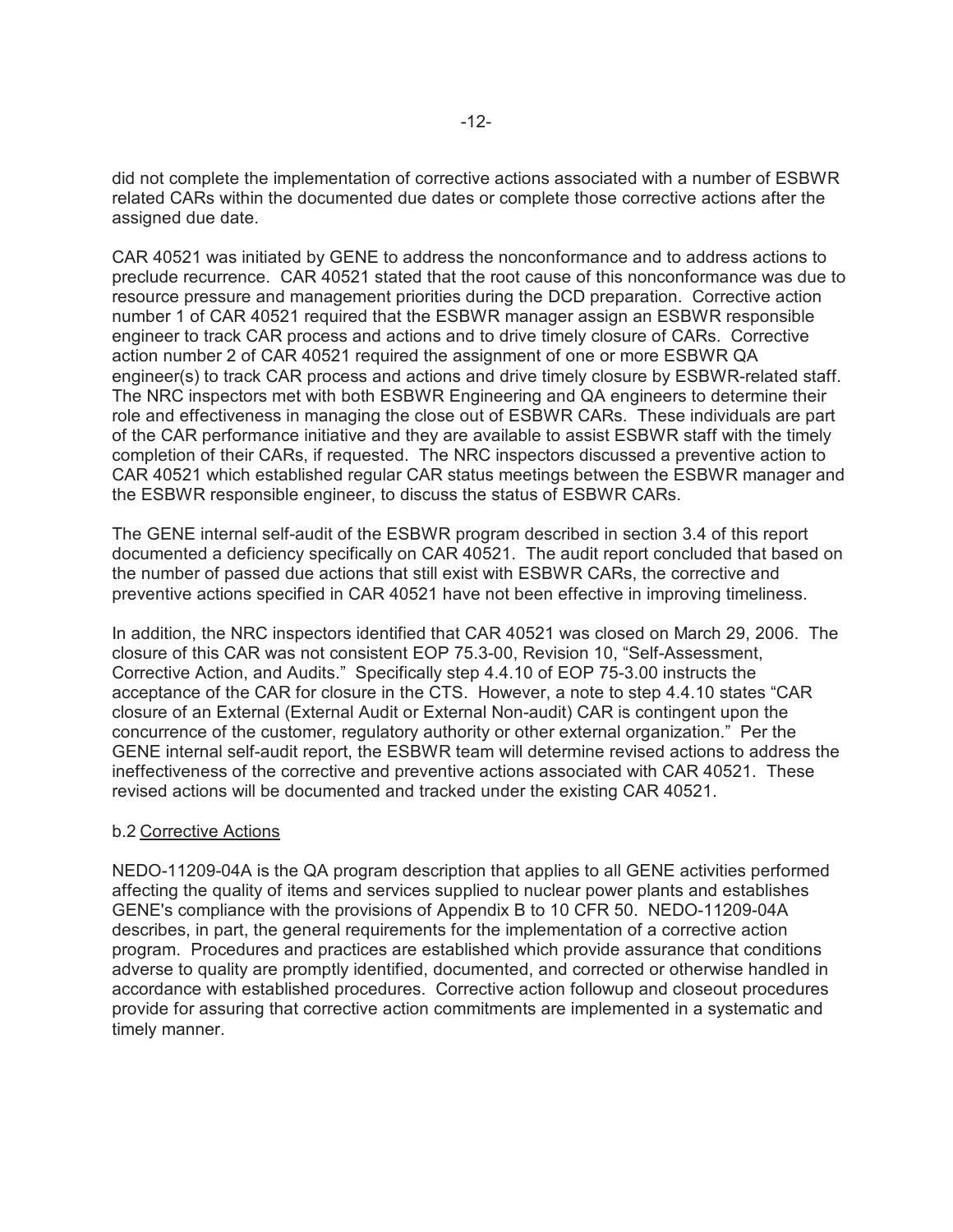GENE Policy & Procedure 70-11, "Quality Policy and Quality System Requirements," Section 8.15, describes the general requirements for implementation of a corrective action process. Section 8.18 requires periodic review of the quality management system to ensure suitability, adequacy, and effectiveness.

EOP 75-3.00 specifies the responsibilities for actions to promptly identify, record and correct conditions adverse to quality and to assure that these conditions do not affect the quality of a product or service. CARs are tracked in the electronic commitment tracking system (CTS 4) and contains the official quality records assigned for each CAR.

The NRC inspectors reviewed CAR 40274 which was initiated on November 11, 2005. The CAR 40274 problem description stated that a CTS 4 snapshot on November 11, 2005 revealed over 100 internal CARs with overdue responses (ranging from 1 to 3627 days) and over 25 external CAR overdue responses (ranging from 3 to 721 days). Overdue CAR responses is a violation of EOP 75-3.00. CAR 40274 was generic to all GENE business segments and stated that the root cause was inadequate oversight of the implementation of the corrective action process. Corrective action number 2 of CAR 40274 required the Quality Assurance Manager to send a memo to all business segment managers to require them to self-initiate a CAR, as per EOP 75-3.00 to investigate and to take appropriate corrective and preventive actions to address the issue of overdue CAR responses in their respective business segments. Corrective action number 2 was complete on January 5, 2006.

Corrective action number 3 of CAR 40274 required the Manager of Engineering to self-initiate an internal CAR to investigate and develop corrective and preventive actions to address the issue of overdue CAR responses. The goal was to clear the backlog of all overdue CAR responses in Engineering by March 31, 2006, to meet the 30-day requirement to complete the responses to all the new CARs. The due date for corrective action number 3 was March 31, 2006. The NRC inspectors noted that there was no evidence that this corrective action was completed at the time of the inspection exit. However, CAR 40274 indicated that the managers of the other business segments completed the identical corrective action for their business segments by the March 31, 2006 due date.

During the inspection of the corrective preventive actions for the nonconformances identified in the November 2005 inspection, the NRC inspectors noted a trend in the documentation of the root cause of the nonconformances. Specifically, the CARs cited 1) resource pressures and constraints, 2) lack of management follow-through, 3) management priorities, and 4) inadequate oversight as the root causes of the majority of the CARs reviewed by the NRC inspectors. The failure of the Manager of Engineering to self-initiate an internal CAR (as per CAR 40274) to investigate and develop corrective and preventive actions to address the issue of overdue CAR responses appears to be a good example of these root causes. In addition, the NRC inspectors could not conclude that the corrective and preventive actions adequately address the root cause of the original nonconformances. As a result, the NRC inspectors determined that the requirements to process and complete corrective actions were not adequately implemented in a timely manner in accordance with GENE quality assurance program. This issue has been identified as Nonconformance 05200010/2006-201-01.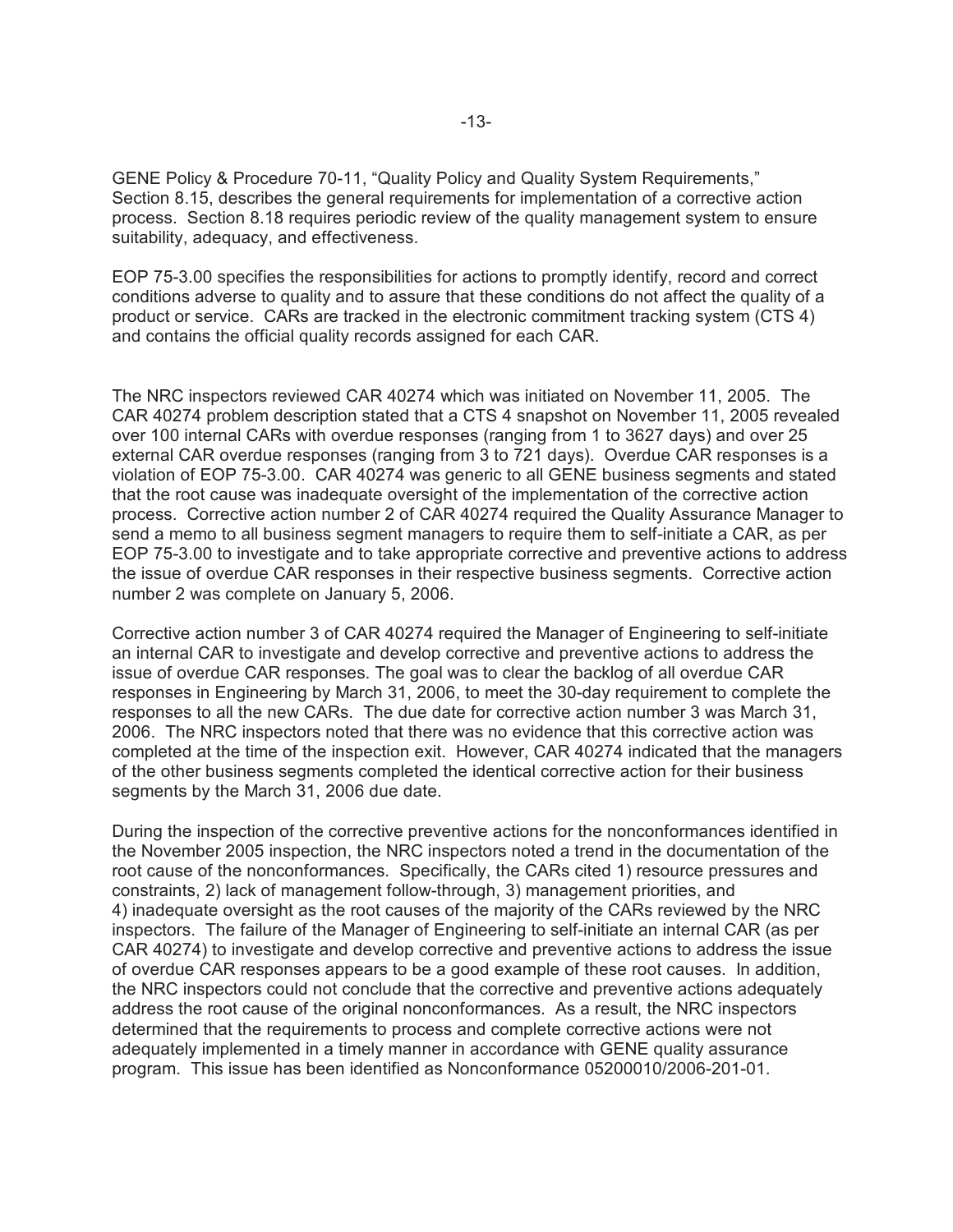The NRC inspectors reviewed the corrective and preventive actions associated with CAR 40521 associated with failure to complete the acceptance reviews associated with several ESBWR CARs within the 30 day period as required by the GENE quality assurance plan and the implementation of corrective actions associated with a number of ESBWR related CARs within the documented due dates. As a result of corrective actions completed as stated in the CAR, the NRC inspectors closed Nonconformance 05200010/2005-201-05.

Based on the examples cited above and the results of the GENE internal self-audit, the NRC inspectors concluded that the GENE corrective action process has not been effective at addressing and correcting the root causes of nonconformances. The NRC inspectors determined that the requirements to process and complete corrective actions were not adequately implemented in a timely manner in accordance with the GENE QA program. This issue has been identified as new Nonconformance 05200010/2006-201-01.

# 3.6 REVIEW OF CORRECTIVE ACTIONS - UNRESOLVED ITEM 05200010/2005-201-01

### a. Inspection Scope

The NRC inspection team reviewed GENE corrective actions and response associated with Unresolved Item 05200010/2005-201-01, which was identified during the November 15-17, 2005, NRC inspection.

### b. Observations and Findings

During the November 2005 inspection, the NRC inspectors identified an Unresolved Item identifying that Chapter 17 of the ESBWR DCD did not include an Introduction Section that describes what the ESBWR QA program is based upon and how it will be implemented by GENE and its various domestic and international participants. The NRC inspectors also noted that they were unable to review or verify the activities associated with the transition from the SBWR to ESBWR design, particularly as it relates to the qualification test activities that were performed for the SBWR design in the mid-1990s and are being used to support the ESBWR design certification application. GENE was requested to provide appropriate documentation in the DCD Chapter 17 Introduction Section describing the details of QA program commitments and background information regarding the transition from the SBWR to ESBWR design.

CAR 40522 was initiated by GENE to address actions to be taken to reply to the unresolved item. Two corrective actions were identified in the CAR to be completed by GENE. The NRC inspectors verified by review of Revision 1 of Chapter 17 of the ESBWR DCD that an Introduction Section was included in Chapter 17 that describes the QA program used by GENE for the ESBWR project.

Corrective action # 2 listed on the CAR required GENE to prepare a revision to the DCD to provide a description of the design transition and use of the SBWR Test Program. This action has not yet been completed or incorporated into the ESBWR DCD. Therefore, Unresolved Item 05200010/2005-201-01 will remain OPEN pending completion of corrective action # 2 as described in CAR 40522.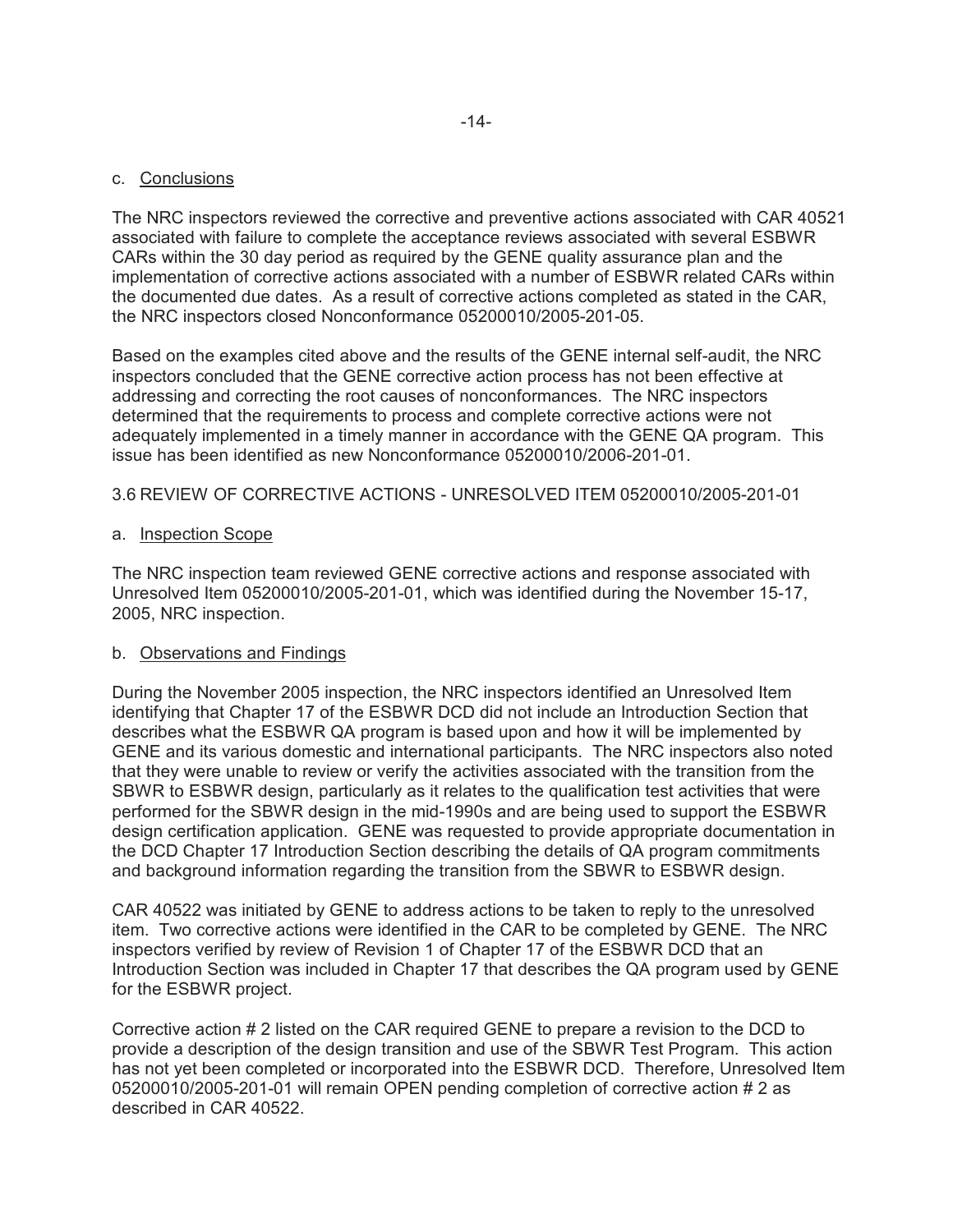The NRC inspectors determined that Unresolved Item 05200010/2005-201-01 will remain OPEN pending completion of corrective action # 2 as described in CAR 40522.

# 3.7 REVIEW OF CORRECTIVE ACTIONS - UNRESOLVED ITEM 05200010/2005-201-02

### a. Inspection Scope

The NRC inspection team reviewed GENE corrective actions and response associated with Unresolved Item 05200010/2005-201-02, which was identified during the November 15-17, 2005, NRC inspection.

# b. Observations and Findings

During the November 2005 inspection, the NRC inspectors identified an Unresolved Item identifying the need to recapture the design and test control implementation inspection documentation issued by the NRC staff or GENE for the SBWR design certification qualification testing activities which are being used to support ESBWR design certification. As part of the SBWR design certification review, the staff conducted in-depth inspections at the principal GENE SBWR test facilities to determine if these testing activities performed to support design certification of the SBWR were conducted under the appropriate provisions of the NEDO-11209-04A, Revision 8 and NEDG-31831, "SBWR Design and Certification Program Quality Assurance Plan," dated May 1990. SBWR design certification qualification testing activities were conducted by GENE at test facilities such as the PANDA test facility in Switzerland, the PANTHERS test facility in Italy, and the GIRAFFE test facility in Japan.

The data from these qualification testing activities is being used to support ESBWR design certification. This documentation should include all NRC Inspection Reports, GENE responses to inspection findings, and NRC replies to GENE responses. GENE was requested to recapture this SBWR inspection documentation for inclusion in the ESBWR Chapter 21 Final Safety Evaluation Report (FSER) for Quality Assurance Inspections related to Testing and Computer Code Evaluation.

CAR 40523 was initiated by GENE to address actions to be taken to reply to the Unresolved Item. During the inspection, GENE stated that they had attempted to identify DRF files associated with SBWR testing activities and include it on a data base. Unfortunately, this data base included all documentation associated with the SBWR test programs, and went well beyond the QA program implementation inspections related to SBWR. The NRC inspectors and GENE staff reviewed the database and tried to identify the documentation that would fit the search criteria. GENE committed to review the highlighted database and identify the inspection documentation needed for the NRC staff to adequately document and describe the design and test control implementation inspection activities in support of Chapter 21 of the ESBWR FSER.

Therefore, Unresolved Item 05200010/2005-201-02 will remain OPEN pending completion of the corrective action described in CAR 40522 and as per discussions with the NRC inspectors during the inspection.